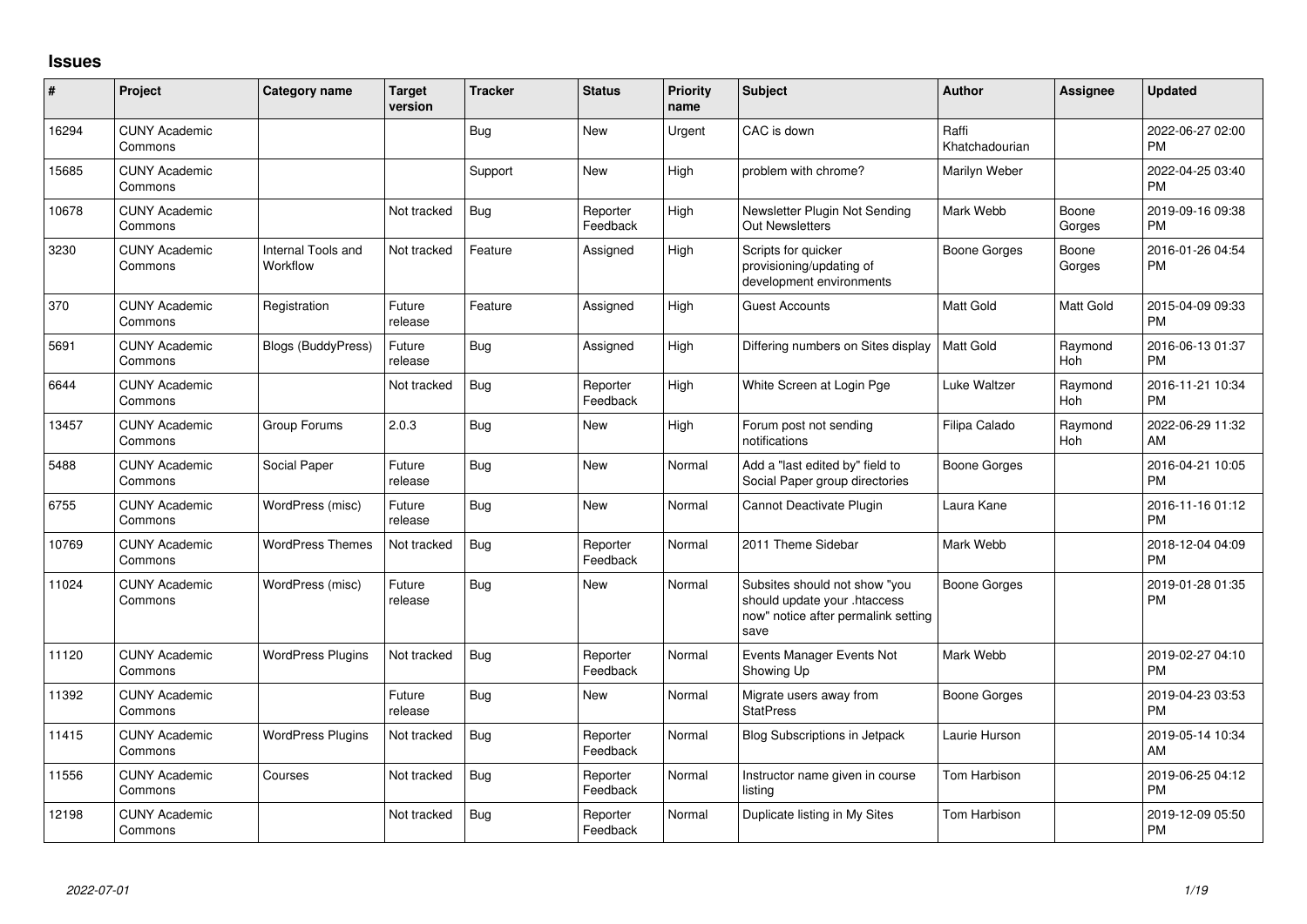| #     | Project                         | <b>Category name</b>       | <b>Target</b><br>version | Tracker    | <b>Status</b>        | <b>Priority</b><br>name | <b>Subject</b>                                                                                | <b>Author</b>           | <b>Assignee</b> | <b>Updated</b>                |
|-------|---------------------------------|----------------------------|--------------------------|------------|----------------------|-------------------------|-----------------------------------------------------------------------------------------------|-------------------------|-----------------|-------------------------------|
| 12360 | <b>CUNY Academic</b><br>Commons | <b>WordPress Themes</b>    | Not tracked              | Bug        | Reporter<br>Feedback | Normal                  | site just says "DANTE We are<br>currently in maintenance mode,<br>please check back shortly." | Marilyn Weber           |                 | 2020-02-04 12:13<br>PM        |
| 12436 | <b>CUNY Academic</b><br>Commons |                            | Not tracked              | <b>Bug</b> | Assigned             | Normal                  | Nightly system downtime                                                                       | <b>Boone Gorges</b>     |                 | 2020-08-01 09:30<br>AM        |
| 12573 | <b>CUNY Academic</b><br>Commons | <b>WordPress Plugins</b>   | Future<br>release        | Bug        | New                  | Normal                  | <b>CommentPress Core Issues</b>                                                               | scott voth              |                 | 2020-03-24 04:32<br><b>PM</b> |
| 14629 | <b>CUNY Academic</b><br>Commons |                            | Not tracked              | Bug        | Reporter<br>Feedback | Normal                  | Possible Post Order Bug?                                                                      | <b>Syelle Graves</b>    |                 | 2021-09-14 10:47<br>AM        |
| 14792 | <b>CUNY Academic</b><br>Commons |                            |                          | Bug        | New                  | Normal                  | Inconsistent email notifications<br>from gravity forms                                        | Raffi<br>Khatchadourian |                 | 2021-10-04 01:50<br><b>PM</b> |
| 14936 | <b>CUNY Academic</b><br>Commons |                            |                          | <b>Bug</b> | <b>New</b>           | Normal                  | Commons websites blocked by<br>SPS campus network                                             | Laurie Hurson           |                 | 2021-11-03 03:57<br><b>PM</b> |
| 14940 | <b>CUNY Academic</b><br>Commons |                            |                          | <b>Bug</b> | New                  | Normal                  | Discrepancy between Commons<br>profile "sites" and actual # of sites                          | Laurie Hurson           |                 | 2021-11-08 11:09<br>AM        |
| 15757 | <b>CUNY Academic</b><br>Commons |                            |                          | <b>Bug</b> | <b>New</b>           | Normal                  | Members # do not match                                                                        | Laurie Hurson           |                 | 2022-03-30 04:52<br><b>PM</b> |
| 16255 | <b>CUNY Academic</b><br>Commons | WordPress (misc)           |                          | Bug        | <b>New</b>           | Normal                  | Need to define 'MULTISITE'<br>constant in wp-config.php                                       | Raymond Hoh             |                 | 2022-06-19 09:31<br>AM        |
| 16318 | <b>CUNY Academic</b><br>Commons |                            |                          | <b>Bug</b> | New                  | Normal                  | Unable to Access block editor or<br>embed YouTube videos in new<br>pages, in one site only    | <b>Syelle Graves</b>    |                 | 2022-07-01 06:53<br><b>PM</b> |
| 364   | <b>CUNY Academic</b><br>Commons | <b>WordPress Plugins</b>   | Future<br>release        | Feature    | <b>New</b>           | Normal                  | <b>Bulletin Board</b>                                                                         | <b>Matt Gold</b>        |                 | 2015-01-05 08:50<br><b>PM</b> |
| 5199  | <b>CUNY Academic</b><br>Commons | Social Paper               | Future<br>release        | Feature    | New                  | Normal                  | add tables to the SP editor                                                                   | Marilyn Weber           |                 | 2016-10-24 11:27<br>AM        |
| 5205  | <b>CUNY Academic</b><br>Commons | Social Paper               | Future<br>release        | Feature    | <b>New</b>           | Normal                  | Social Paper folders                                                                          | Marilyn Weber           |                 | 2016-02-11 10:24<br><b>PM</b> |
| 5489  | <b>CUNY Academic</b><br>Commons | Social Paper               | Future<br>release        | Feature    | New                  | Normal                  | Asc/desc sorting for Social Paper<br>directories                                              | <b>Boone Gorges</b>     |                 | 2016-04-21 10:06<br><b>PM</b> |
| 5992  | <b>CUNY Academic</b><br>Commons | <b>Email Notifications</b> | Future<br>release        | Feature    | <b>New</b>           | Normal                  | Changing the From line of<br>autogenerated blog emails                                        | Marilyn Weber           |                 | 2018-09-27 05:19<br><b>PM</b> |
| 6332  | <b>CUNY Academic</b><br>Commons | WordPress (misc)           | Future<br>release        | Feature    | <b>New</b>           | Normal                  | Allow uploaded files to be marked<br>as private in an ad hoc way                              | Boone Gorges            |                 | 2016-10-17 11:41<br>PM        |
| 9720  | <b>CUNY Academic</b><br>Commons | Authentication             | Future<br>release        | Feature    | New                  | Normal                  | The Commons should be an<br>oAuth provider                                                    | <b>Boone Gorges</b>     |                 | 2019-03-01 02:04<br>PM.       |
| 10380 | <b>CUNY Academic</b><br>Commons | WordPress (misc)           | Future<br>release        | Feature    | In Progress          | Normal                  | Remove blacklisted plugins                                                                    | <b>Boone Gorges</b>     |                 | 2022-04-26 12:00<br><b>PM</b> |
| 11077 | <b>CUNY Academic</b><br>Commons | Events                     | Not tracked              | Feature    | Reporter<br>Feedback | Normal                  | Show event category description<br>in event list view                                         | Raffi<br>Khatchadourian |                 | 2019-02-12 10:38<br><b>PM</b> |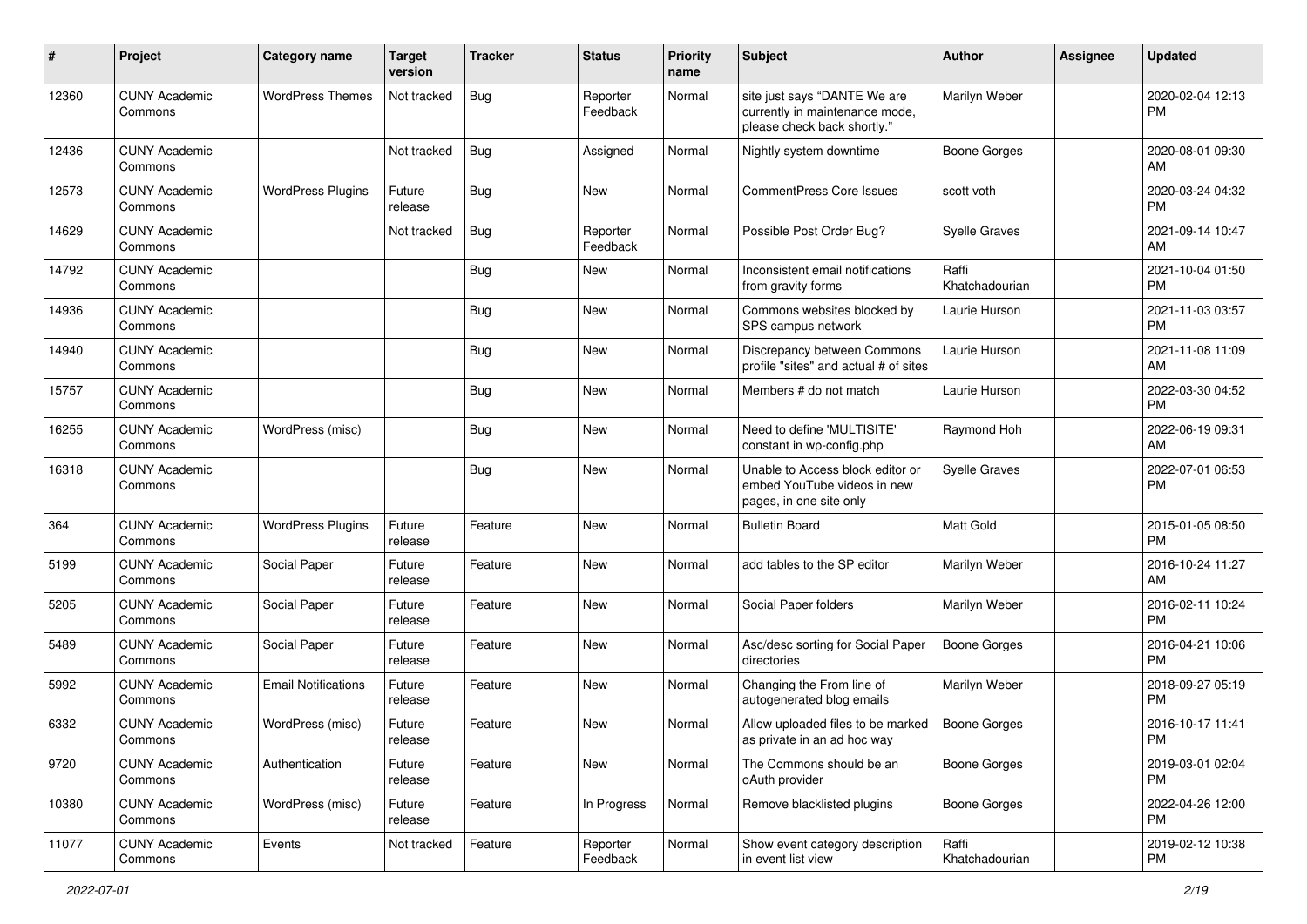| #     | Project                         | <b>Category name</b>      | <b>Target</b><br>version | <b>Tracker</b> | <b>Status</b>        | <b>Priority</b><br>name | <b>Subject</b>                                                           | <b>Author</b>           | Assignee | <b>Updated</b>                |
|-------|---------------------------------|---------------------------|--------------------------|----------------|----------------------|-------------------------|--------------------------------------------------------------------------|-------------------------|----------|-------------------------------|
| 11131 | <b>CUNY Academic</b><br>Commons |                           | Future<br>release        | Feature        | Reporter<br>Feedback | Normal                  | <b>Image Annotation Plugins</b>                                          | Laurie Hurson           |          | 2019-02-26 11:33<br>AM        |
| 11860 | <b>CUNY Academic</b><br>Commons | Registration              | Future<br>release        | Feature        | New                  | Normal                  | <b>Ensure Students Are Aware They</b><br>Can Use Aliases At Registration | scott voth              |          | 2019-09-24 08:46<br><b>AM</b> |
| 13048 | <b>CUNY Academic</b><br>Commons | Shortcodes and<br>embeds  | Future<br>release        | Feature        | New                  | Normal                  | Jupyter Notebooks support                                                | Boone Gorges            |          | 2020-07-14 11:46<br>AM        |
| 13650 | <b>CUNY Academic</b><br>Commons | Group Library             | Future<br>release        | Feature        | <b>New</b>           | Normal                  | Forum Attachments in Group<br>Library                                    | Laurie Hurson           |          | 2021-11-19 12:30<br><b>PM</b> |
| 15613 | <b>CUNY Academic</b><br>Commons |                           | 2.0.3                    | Feature        | Reporter<br>Feedback | Normal                  | Adding "Passster" plugin                                                 | Laurie Hurson           |          | 2022-06-29 11:32<br><b>AM</b> |
| 15923 | <b>CUNY Academic</b><br>Commons |                           | Not tracked              | Feature        | Reporter<br>Feedback | Normal                  | <b>Bellows Plugin Adjustments</b>                                        | Laurie Hurson           |          | 2022-04-20 10:10<br>AM        |
| 16290 | <b>CUNY Academic</b><br>Commons |                           |                          | Feature        | Reporter<br>Feedback | Normal                  | Add Table Of Contents Block<br>plug-in                                   | Raffi<br>Khatchadourian |          | 2022-06-24 10:26<br>AM        |
| 16314 | <b>CUNY Academic</b><br>Commons | <b>WordPress Plugins</b>  |                          | Feature        | <b>New</b>           | Normal                  | Install Multicollab plug-in?                                             | Raffi<br>Khatchadourian |          | 2022-06-29 03:44<br><b>PM</b> |
| 10273 | <b>CUNY Academic</b><br>Commons | Registration              | Not tracked              | Support        | Reporter<br>Feedback | Normal                  | users combining CF and campus<br>address                                 | Marilyn Weber           |          | 2019-09-18 10:58<br>AM        |
| 10657 | <b>CUNY Academic</b><br>Commons |                           | Not tracked              | Support        | Reporter<br>Feedback | Normal                  | child theme problems                                                     | Marilyn Weber           |          | 2018-11-08 01:19<br>PM        |
| 10982 | <b>CUNY Academic</b><br>Commons | Domain Mapping            | Not tracked              | Support        | Reporter<br>Feedback | Normal                  | <b>CNAME</b> question                                                    | scott voth              |          | 2019-01-22 04:29<br><b>PM</b> |
| 11509 | <b>CUNY Academic</b><br>Commons |                           | Not tracked              | Support        | Reporter<br>Feedback | Normal                  | deleted Page causing a Menu<br>problem?                                  | Marilyn Weber           |          | 2019-06-04 09:54<br>AM        |
| 11519 | <b>CUNY Academic</b><br>Commons |                           | Not tracked              | Support        | Assigned             | Normal                  | comment option not appearing                                             | Marilyn Weber           |          | 2019-09-24 10:28<br>AM        |
| 11771 | <b>CUNY Academic</b><br>Commons |                           | Not tracked              | Support        | Reporter<br>Feedback | Normal                  | post displays in sections                                                | Marilyn Weber           |          | 2019-08-20 10:34<br><b>AM</b> |
| 11787 | <b>CUNY Academic</b><br>Commons |                           | Not tracked              | Support        | Reporter<br>Feedback | Normal                  | automated comments notifications<br>on ZenDesk                           | Marilyn Weber           |          | 2019-08-26 06:18<br><b>PM</b> |
| 11788 | <b>CUNY Academic</b><br>Commons | <b>WordPress Plugins</b>  | Future<br>release        | Support        | Reporter<br>Feedback | Normal                  | Plugin Request - Browse Aloud                                            | scott voth              |          | 2019-09-24 08:42<br>AM        |
| 11848 | <b>CUNY Academic</b><br>Commons |                           | Not tracked              | Support        | Hold                 | Normal                  | a Dean of Faculty wants to share<br>a large file                         | Marilyn Weber           |          | 2019-09-24 08:44<br><b>AM</b> |
| 12328 | <b>CUNY Academic</b><br>Commons |                           | Not tracked              | Support        | <b>New</b>           | Normal                  | Sign up Code for Non-CUNY<br>Faculty                                     | Laurie Hurson           |          | 2020-01-28 10:25<br>AM        |
| 12350 | <b>CUNY Academic</b><br>Commons | <b>Blogs (BuddyPress)</b> | Not tracked              | Support        | Reporter<br>Feedback | Normal                  | URL creation problem                                                     | Marilyn Weber           |          | 2020-02-03 11:27<br>AM        |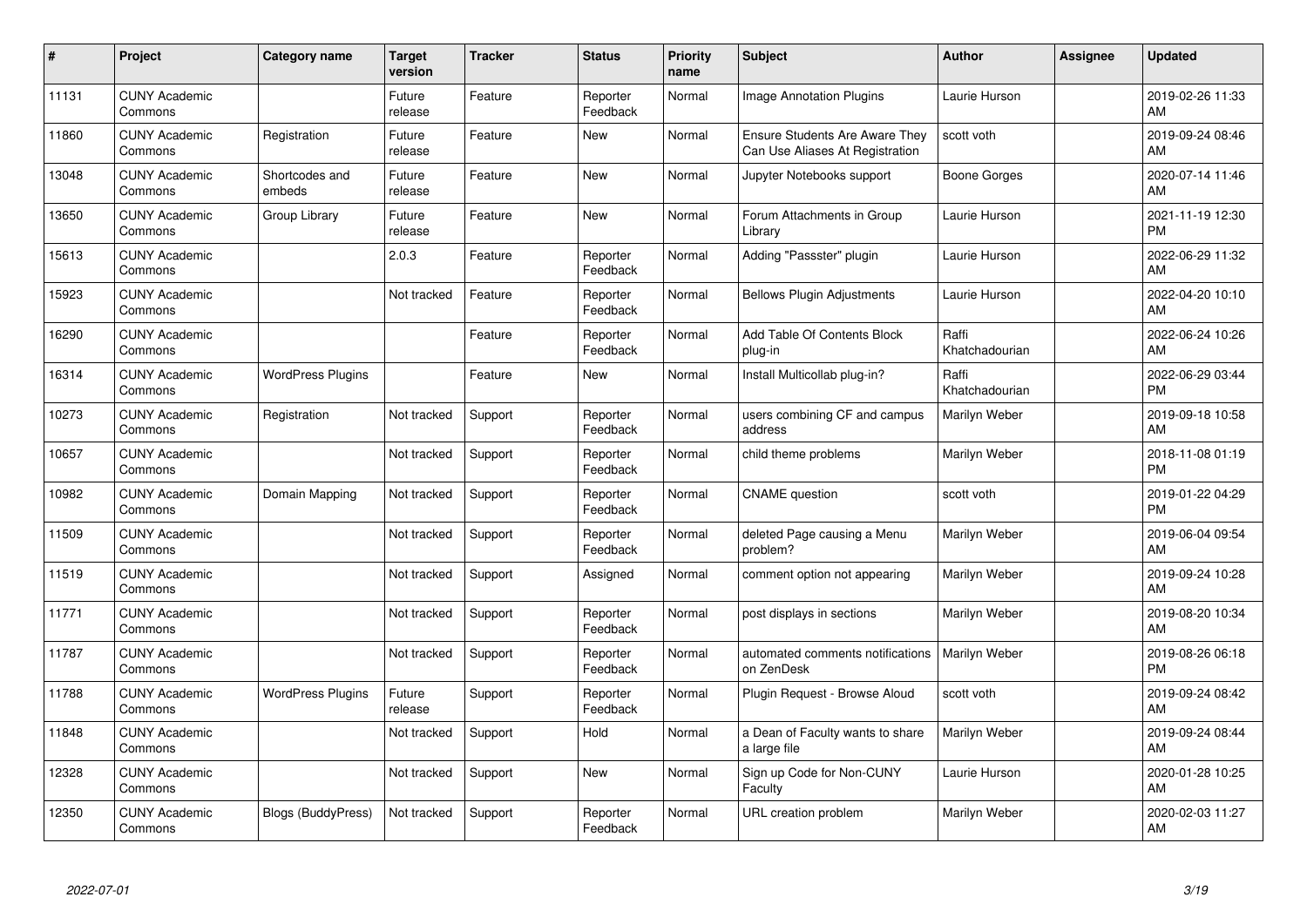| #     | Project                         | <b>Category name</b>    | <b>Target</b><br>version | <b>Tracker</b> | <b>Status</b>        | <b>Priority</b><br>name | <b>Subject</b>                                                    | <b>Author</b> | <b>Assignee</b> | <b>Updated</b>                |
|-------|---------------------------------|-------------------------|--------------------------|----------------|----------------------|-------------------------|-------------------------------------------------------------------|---------------|-----------------|-------------------------------|
| 12352 | <b>CUNY Academic</b><br>Commons |                         | Not tracked              | Support        | <b>New</b>           | Normal                  | "posts list" page builder block<br>option                         | Marilyn Weber |                 | 2020-02-03 01:29<br><b>PM</b> |
| 13034 | <b>CUNY Academic</b><br>Commons |                         | Not tracked              | Support        | Reporter<br>Feedback | Normal                  | a site is asking people to join the<br>Commons to get a download  | Marilyn Weber |                 | 2020-07-12 07:23<br><b>AM</b> |
| 13255 | <b>CUNY Academic</b><br>Commons |                         | Not tracked              | Support        | Reporter<br>Feedback | Normal                  | Accessibility problems                                            | Marilyn Weber |                 | 2020-09-01 05:48<br><b>PM</b> |
| 13975 | <b>CUNY Academic</b><br>Commons | Social Paper            | Not tracked              | Support        | Reporter<br>Feedback | Normal                  | can't approve comments on Social<br>Paper paper                   | Marilyn Weber |                 | 2021-02-12 09:33<br>AM        |
| 14074 | <b>CUNY Academic</b><br>Commons | WordPress (misc)        | Not tracked              | Support        | Reporter<br>Feedback | Normal                  | page password protection problem                                  | Marilyn Weber |                 | 2021-03-02 11:03<br><b>AM</b> |
| 14398 | <b>CUNY Academic</b><br>Commons |                         | Not tracked              | Support        | Reporter<br>Feedback | Normal                  | Events plug-in notification problem                               | Marilyn Weber |                 | 2021-05-11 11:21<br>AM        |
| 14538 | <b>CUNY Academic</b><br>Commons |                         | Not tracked              | Support        | Reporter<br>Feedback | Normal                  | <b>Weebly To Commons</b>                                          | Laurie Hurson |                 | 2021-09-14 10:47<br>AM        |
| 14784 | <b>CUNY Academic</b><br>Commons |                         |                          | Support        | Reporter<br>Feedback | Normal                  | User report of logo problem when<br>using Customizer theme        | Marilyn Weber |                 | 2021-09-17 10:25<br>AM        |
| 14842 | <b>CUNY Academic</b><br>Commons |                         | Not tracked              | Support        | Reporter<br>Feedback | Normal                  | Question about widgets and block<br>editor                        | Gina Cherry   |                 | 2021-10-06 03:01<br><b>PM</b> |
| 14900 | <b>CUNY Academic</b><br>Commons |                         | Not tracked              | Support        | Reporter<br>Feedback | Normal                  | previous theme?                                                   | Marilyn Weber |                 | 2021-10-25 10:31<br>AM        |
| 14911 | <b>CUNY Academic</b><br>Commons | <b>WordPress Themes</b> | Not tracked              | Support        | New                  | Normal                  | Twentytwentyone theme                                             | Marilyn Weber |                 | 2021-10-28 10:37<br>AM        |
| 15045 | <b>CUNY Academic</b><br>Commons |                         |                          | Support        | <b>New</b>           | Normal                  | no result for KCeL in the search<br>box on the commons            | Marilyn Weber |                 | 2021-12-10 11:29<br>AM        |
| 15169 | <b>CUNY Academic</b><br>Commons |                         | 2.0.3                    | Support        | Reporter<br>Feedback | Normal                  | new Prelude website zipfiles for<br>custom theme and other files. | Marilyn Weber |                 | 2022-06-29 11:32<br>AM        |
| 15176 | <b>CUNY Academic</b><br>Commons |                         | Not tracked              | Support        | Reporter<br>Feedback | Normal                  | Archiving Q Writing & Old<br>Wordpress Sites on the Commons       | Laurie Hurson |                 | 2022-02-08 10:28<br><b>AM</b> |
| 15260 | <b>CUNY Academic</b><br>Commons |                         |                          | Support        | Reporter<br>Feedback | Normal                  | Diacritical markings   European<br><b>Stages</b>                  | Marilyn Weber |                 | 2022-02-04 08:16<br><b>AM</b> |
| 15370 | <b>CUNY Academic</b><br>Commons |                         |                          | Support        | Reporter<br>Feedback | Normal                  | All-in-One Event Calendar?                                        | Marilyn Weber |                 | 2022-02-17 11:03<br>AM        |
| 15565 | <b>CUNY Academic</b><br>Commons |                         |                          | Support        | New                  | Normal                  | Events - send updates to an email<br>listserv                     | Marilyn Weber |                 | 2022-03-10 01:06<br><b>PM</b> |
| 15655 | <b>CUNY Academic</b><br>Commons |                         | 2.0.3                    | Support        | Reporter<br>Feedback | Normal                  | Event Aggregator plugin?                                          | Marilyn Weber |                 | 2022-06-29 11:32<br>AM        |
| 15816 | <b>CUNY Academic</b><br>Commons |                         | Not tracked              | Support        | <b>New</b>           | Normal                  | slow loading at SPS                                               | Marilyn Weber |                 | 2022-04-05 01:26<br>PM        |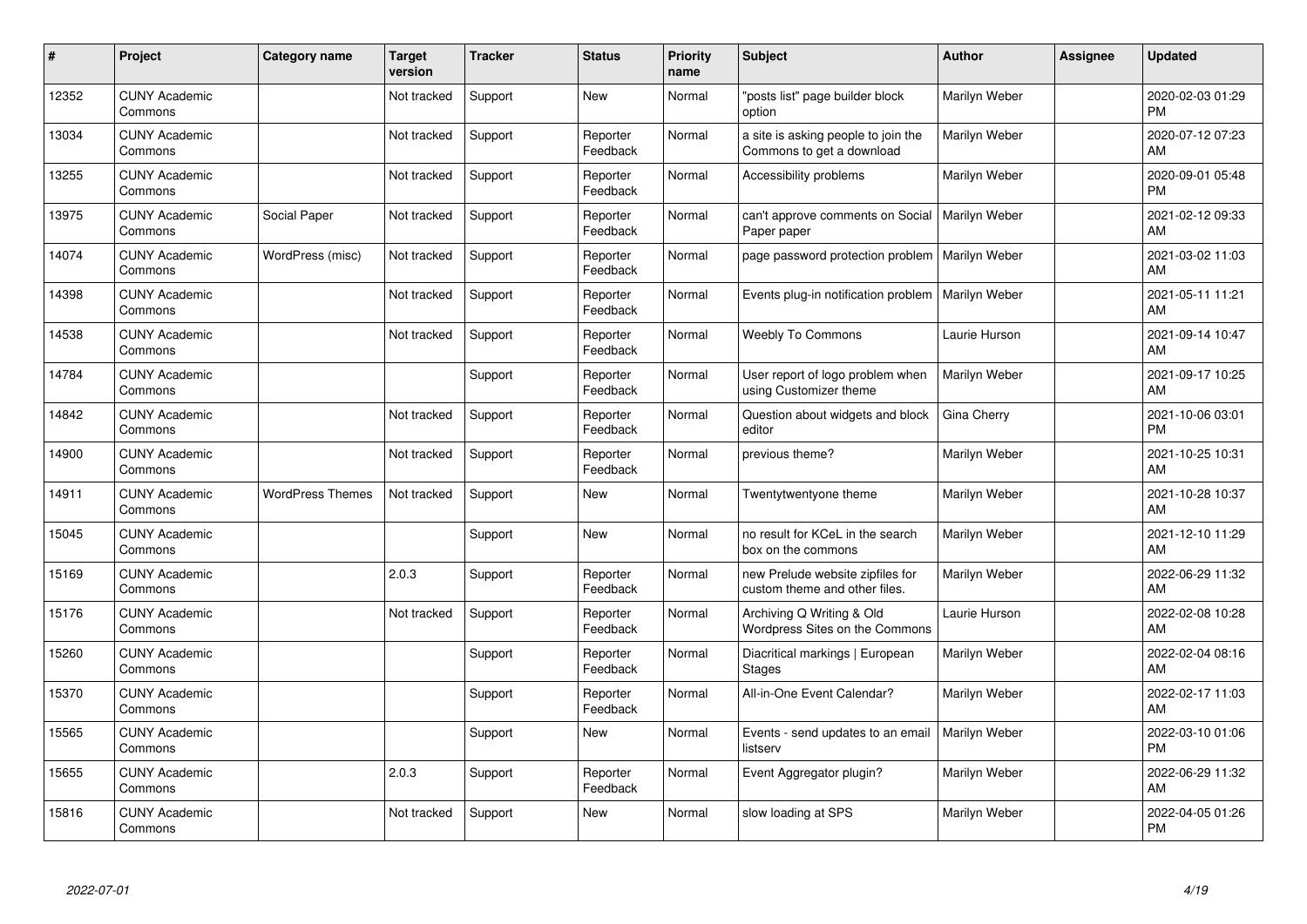| #     | Project                         | <b>Category name</b>       | <b>Target</b><br>version | <b>Tracker</b> | <b>Status</b>        | <b>Priority</b><br>name | <b>Subject</b>                                                                            | <b>Author</b>    | <b>Assignee</b>   | <b>Updated</b>                |
|-------|---------------------------------|----------------------------|--------------------------|----------------|----------------------|-------------------------|-------------------------------------------------------------------------------------------|------------------|-------------------|-------------------------------|
| 16099 | <b>CUNY Academic</b><br>Commons |                            |                          | Support        | Reporter<br>Feedback | Normal                  | request for Newsletter Glue                                                               | Marilyn Weber    |                   | 2022-05-13 12:14<br>PM        |
| 11843 | <b>CUNY Academic</b><br>Commons | WordPress (misc)           | Future<br>release        | Design/UX      | New                  | Normal                  | Tweaking the Gutenberg Editor<br>Interface                                                | Laurie Hurson    |                   | 2022-04-26 12:00<br><b>PM</b> |
| 11968 | JustPublics@365<br>MediaCamp    |                            |                          | Feature        | New                  | Normal                  | Nanoscience Retractable Display<br>Unit                                                   | Donald Cherry    | Bonnie<br>Eissner | 2021-02-19 08:50<br>AM        |
| 3419  | <b>CUNY Academic</b><br>Commons | Group Invitations          | 1.6.14                   | Bug            | Testing<br>Required  | Normal                  | Neatening the display of<br>messages on group requests                                    | <b>Matt Gold</b> | Boone<br>Gorges   | 2014-09-01 09:29<br><b>PM</b> |
| 7022  | <b>CUNY Academic</b><br>Commons | Announcements              | Future<br>release        | Bug            | New                  | Normal                  | Sitewide announcements should<br>be displayed on, and dismissable<br>from, mapped domains | Boone Gorges     | Boone<br>Gorges   | 2018-03-22 10:18<br>AM        |
| 7663  | <b>CUNY Academic</b><br>Commons | Social Paper               | Future<br>release        | Bug            | New                  | Normal                  | Social Paper notifications not<br>formatted correctly on secondary<br>sites               | Boone Gorges     | Boone<br>Gorges   | 2018-04-16 03:52<br>PM        |
| 7981  | <b>CUNY Academic</b><br>Commons | Social Paper               | Future<br>release        | Bug            | <b>New</b>           | Normal                  | Social Paper comments should<br>not go to spam                                            | Luke Waltzer     | Boone<br>Gorges   | 2018-04-16 03:52<br>PM.       |
| 9289  | <b>CUNY Academic</b><br>Commons | <b>WordPress Plugins</b>   | Future<br>release        | Bug            | Reporter<br>Feedback | Normal                  | <b>Email Users Plugin</b>                                                                 | Laurie Hurson    | Boone<br>Gorges   | 2018-10-24 12:34<br><b>PM</b> |
| 9515  | <b>CUNY Academic</b><br>Commons | <b>WordPress Plugins</b>   | Not tracked              | Bug            | Reporter<br>Feedback | Normal                  | Text to Speech plugin - "More<br>Slowly" checkbox not working                             | scott voth       | Boone<br>Gorges   | 2018-06-13 02:26<br><b>PM</b> |
| 9926  | <b>CUNY Academic</b><br>Commons | <b>WordPress Plugins</b>   | Future<br>release        | Bug            | New                  | Normal                  | twitter-mentions-as-comments<br>cron jobs can run long                                    | Boone Gorges     | Boone<br>Gorges   | 2018-10-24 12:34<br><b>PM</b> |
| 9979  | <b>CUNY Academic</b><br>Commons | <b>Email Notifications</b> | Not tracked              | Bug            | Reporter<br>Feedback | Normal                  | Reports of slow email activation<br>emails                                                | <b>Matt Gold</b> | Boone<br>Gorges   | 2018-08-29 09:40<br><b>PM</b> |
| 10040 | <b>CUNY Academic</b><br>Commons | WordPress (misc)           | Not tracked              | <b>Bug</b>     | Reporter<br>Feedback | Normal                  | User doesn't see full list of themes                                                      | Matt Gold        | Boone<br>Gorges   | 2018-07-25 10:12<br>AM        |
| 10794 | <b>CUNY Academic</b><br>Commons | Performance                | Not tracked              | Bug            | New                  | Normal                  | Memcached connection<br>occasionally breaks                                               | Boone Gorges     | Boone<br>Gorges   | 2018-12-06 03:30<br><b>PM</b> |
| 12438 | <b>CUNY Academic</b><br>Commons | Courses                    | Not tracked              | <b>Bug</b>     | New                  | Normal                  | Site appearing twice                                                                      | Laurie Hurson    | Boone<br>Gorges   | 2020-02-18 01:34<br><b>PM</b> |
| 13949 | <b>CUNY Academic</b><br>Commons |                            | Not tracked              | Bug            | New                  | Normal                  | Continued debugging of runaway<br>MySQL connections                                       | <b>Matt Gold</b> | Boone<br>Gorges   | 2021-09-14 10:42<br>AM        |
| 14113 | <b>CUNY Academic</b><br>Commons | WordPress (misc)           | Future<br>release        | Bug            | Hold                 | Normal                  | Block Editor Not Working on this<br>page - Json error                                     | scott voth       | Boone<br>Gorges   | 2021-03-05 11:01<br>AM        |
| 14483 | <b>CUNY Academic</b><br>Commons | WordPress - Media          | Not tracked              | Bug            | Reporter<br>Feedback | Normal                  | Wordpress PDF Embed Stopped<br>Working after JITP Media Clone                             | Patrick DeDauw   | Boone<br>Gorges   | 2021-05-20 01:51<br>PM.       |
| 14908 | <b>CUNY Academic</b><br>Commons | Performance                |                          | <b>Bug</b>     | New                  | Normal                  | Stale object cache on cdev                                                                | Raymond Hoh      | Boone<br>Gorges   | 2021-12-07 09:45<br>AM        |
| 14987 | <b>CUNY Academic</b><br>Commons | <b>WordPress Plugins</b>   | Future<br>release        | <b>Bug</b>     | New                  | Normal                  | Elementor update causes<br>database freeze-up                                             | Boone Gorges     | Boone<br>Gorges   | 2021-11-29 12:02<br>PM        |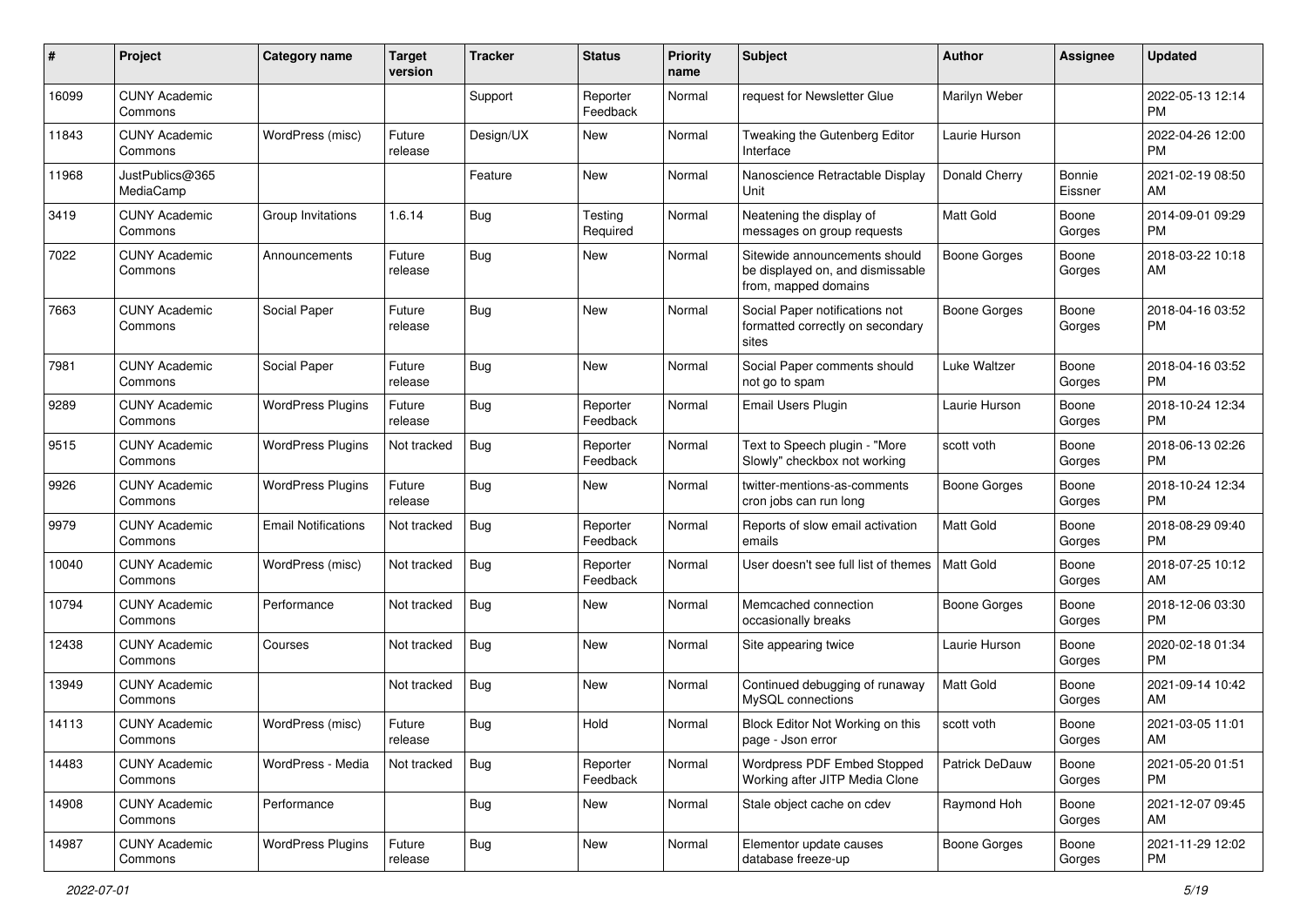| #     | Project                         | <b>Category name</b>     | <b>Target</b><br>version | <b>Tracker</b> | <b>Status</b>        | Priority<br>name | <b>Subject</b>                                                        | Author                  | <b>Assignee</b> | <b>Updated</b>                |
|-------|---------------------------------|--------------------------|--------------------------|----------------|----------------------|------------------|-----------------------------------------------------------------------|-------------------------|-----------------|-------------------------------|
| 15242 | <b>CUNY Academic</b><br>Commons | Performance              | Not tracked              | Bug            | Reporter<br>Feedback | Normal           | Slugist site                                                          | Raffi<br>Khatchadourian | Boone<br>Gorges | 2022-02-07 11:14<br>AM.       |
| 16199 | <b>CUNY Academic</b><br>Commons | <b>Directories</b>       | 2.0.3                    | <b>Bug</b>     | New                  | Normal           | Removed "Semester" Filter from<br><b>Courses Directory</b>            | Laurie Hurson           | Boone<br>Gorges | 2022-06-29 11:32<br>AM.       |
| 16307 | <b>CUNY Academic</b><br>Commons |                          |                          | Bug            | New                  | Normal           | Add brief messaging to<br>accept/decline group membership<br>requests | Matt Gold               | Boone<br>Gorges | 2022-06-27 06:13<br>PM.       |
| 287   | <b>CUNY Academic</b><br>Commons | WordPress (misc)         | Future<br>release        | Feature        | Assigned             | Normal           | Create troubleshooting tool for<br>account sign-up                    | Matt Gold               | Boone<br>Gorges | 2015-11-09 06:17<br>PM.       |
| 377   | <b>CUNY Academic</b><br>Commons | BuddyPress (misc)        | Future<br>release        | Feature        | Assigned             | Normal           | Like buttons                                                          | <b>Matt Gold</b>        | Boone<br>Gorges | 2010-11-16 05:13<br>PM.       |
| 435   | <b>CUNY Academic</b><br>Commons | <b>BuddyPress (misc)</b> | Future<br>release        | Feature        | Assigned             | Normal           | Include Avatar Images in Forum<br><b>Post Notification Emails</b>     | <b>Matt Gold</b>        | Boone<br>Gorges | 2010-12-08 12:40<br><b>PM</b> |
| 500   | <b>CUNY Academic</b><br>Commons | <b>BuddyPress (misc)</b> | Future<br>release        | Feature        | Assigned             | Normal           | <b>Export Group Data</b>                                              | Matt Gold               | Boone<br>Gorges | 2010-12-19 12:09<br><b>PM</b> |
| 554   | <b>CUNY Academic</b><br>Commons | <b>BuddyPress (misc)</b> | Future<br>release        | Feature        | Assigned             | Normal           | Add Trackback notifications to<br>site-wide activity feed             | Matt Gold               | Boone<br>Gorges | 2015-11-09 06:19<br><b>PM</b> |
| 585   | <b>CUNY Academic</b><br>Commons | Group Forums             | Future<br>release        | Feature        | Assigned             | Normal           | Merge Forum Topics                                                    | Sarah Morgano           | Boone<br>Gorges | 2011-07-06 04:11<br>PM.       |
| 599   | <b>CUNY Academic</b><br>Commons | BuddyPress (misc)        | Future<br>release        | Feature        | Assigned             | Normal           | Consider adding rating plugins for<br><b>BuddyPress/BBPress</b>       | Matt Gold               | Boone<br>Gorges | 2011-08-22 06:50<br><b>PM</b> |
| 618   | <b>CUNY Academic</b><br>Commons | <b>BuddyPress Docs</b>   | Future<br>release        | Feature        | Assigned             | Normal           | BuddyPress Docs: export formats                                       | Boone Gorges            | Boone<br>Gorges | 2015-11-09 05:38<br>PM.       |
| 635   | <b>CUNY Academic</b><br>Commons | BuddyPress (misc)        | Future<br>release        | Feature        | Assigned             | Normal           | Big Blue Button -<br>Videoconferencing in Groups and<br><b>Blogs</b>  | Matt Gold               | Boone<br>Gorges | 2011-03-14 03:24<br>PM        |
| 658   | <b>CUNY Academic</b><br>Commons | <b>WordPress Plugins</b> | Future<br>release        | Feature        | Assigned             | Normal           | Rebulid Sitewide Tag Suggestion                                       | Matt Gold               | Boone<br>Gorges | 2015-01-05 08:47<br>PM        |
| 1422  | <b>CUNY Academic</b><br>Commons | <b>BuddyPress Docs</b>   | Future<br>release        | Feature        | Assigned             | Normal           | Make "created Doc" activity icons<br>non-mini                         | Boone Gorges            | Boone<br>Gorges | 2015-11-09 05:48<br>PM.       |
| 1460  | <b>CUNY Academic</b><br>Commons | Analytics                | Future<br>release        | Feature        | Assigned             | Normal           | Update System Report                                                  | <b>Brian Foote</b>      | Boone<br>Gorges | 2015-11-09 06:13<br>PM.       |
| 1508  | <b>CUNY Academic</b><br>Commons | WordPress (misc)         | Future<br>release        | Feature        | Assigned             | Normal           | Share login cookies across<br>mapped domains                          | Boone Gorges            | Boone<br>Gorges | 2012-07-02 12:12<br>PM        |
| 1744  | <b>CUNY Academic</b><br>Commons | <b>BuddyPress Docs</b>   | Future<br>release        | Feature        | Assigned             | Normal           | Spreadsheet-style Docs                                                | Boone Gorges            | Boone<br>Gorges | 2015-11-09 06:13<br>PM.       |
| 1888  | <b>CUNY Academic</b><br>Commons | Home Page                | Future<br>release        | Feature        | Assigned             | Normal           | Refactor BP MPO Activity Filter to<br>support proper pagination       | Sarah Morgano           | Boone<br>Gorges | 2014-05-01 07:11<br><b>PM</b> |
| 2523  | <b>CUNY Academic</b><br>Commons | <b>BuddyPress Docs</b>   | Future<br>release        | Feature        | Assigned             | Normal           | Allow Users to Upload Images to<br>BP Docs                            | Matt Gold               | Boone<br>Gorges | 2015-11-09 06:14<br><b>PM</b> |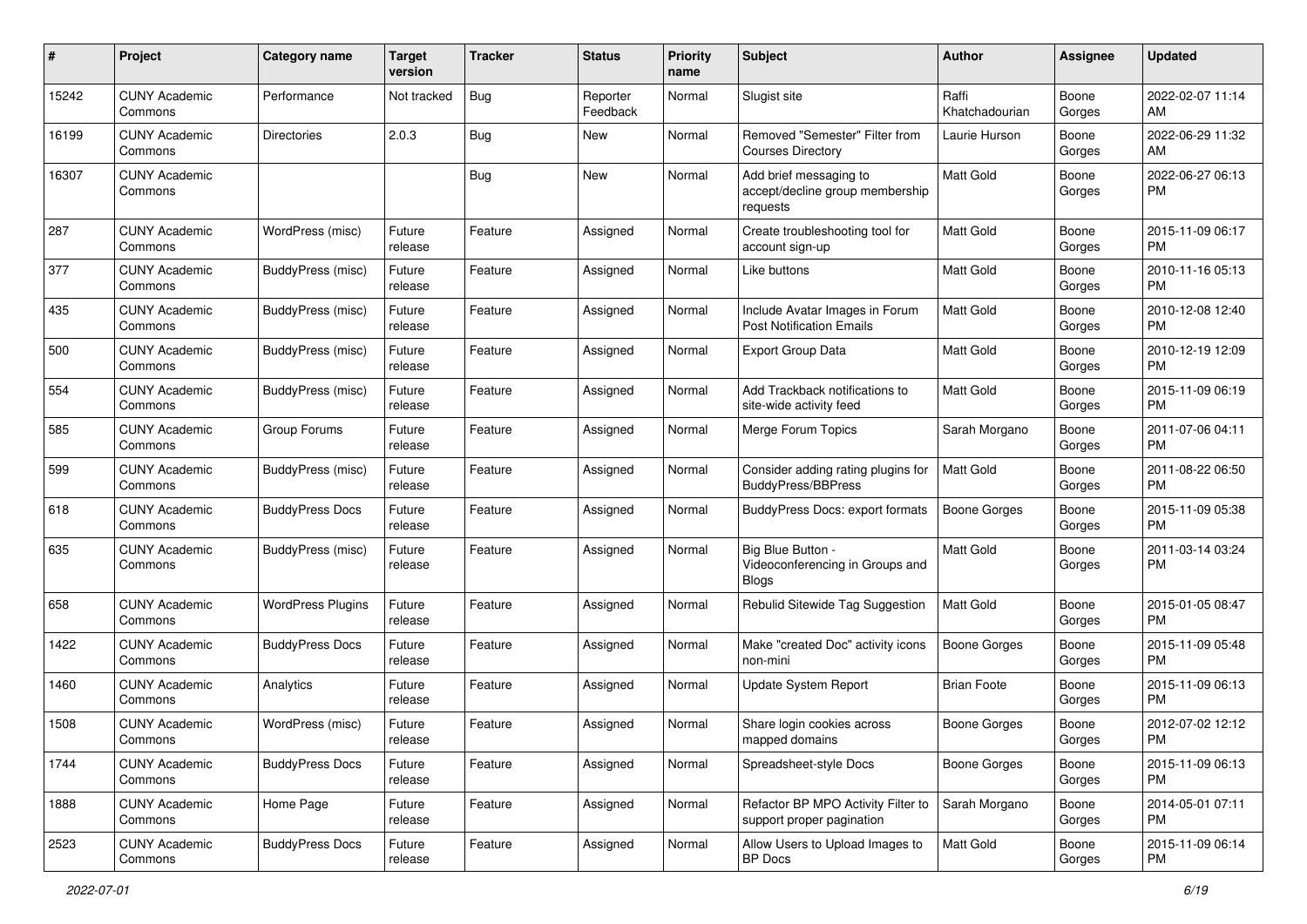| #    | Project                         | <b>Category name</b>      | <b>Target</b><br>version | <b>Tracker</b> | <b>Status</b> | Priority<br>name | <b>Subject</b>                                                                    | Author              | <b>Assignee</b> | <b>Updated</b>                |
|------|---------------------------------|---------------------------|--------------------------|----------------|---------------|------------------|-----------------------------------------------------------------------------------|---------------------|-----------------|-------------------------------|
| 2753 | <b>CUNY Academic</b><br>Commons | Public Portfolio          | Future<br>release        | Feature        | New           | Normal           | Create actual actual tagification in<br>academic interests and other<br>fields    | Micki Kaufman       | Boone<br>Gorges | 2015-01-05 08:52<br>PM.       |
| 3002 | <b>CUNY Academic</b><br>Commons | Search                    | Future<br>release        | Feature        | Assigned      | Normal           | Overhaul CAC search by using<br>external search appliance                         | <b>Boone Gorges</b> | Boone<br>Gorges | 2020-07-15 03:05<br>PM.       |
| 3042 | <b>CUNY Academic</b><br>Commons | <b>Public Portfolio</b>   | Future<br>release        | Feature        | Assigned      | Normal           | Browsing member interests                                                         | <b>Matt Gold</b>    | Boone<br>Gorges | 2015-03-21 09:04<br><b>PM</b> |
| 3193 | <b>CUNY Academic</b><br>Commons | Group Forums              | Future<br>release        | Feature        | Assigned      | Normal           | bbPress 2.x dynamic roles and<br><b>RBE</b>                                       | <b>Boone Gorges</b> | Boone<br>Gorges | 2014-09-30 01:30<br><b>PM</b> |
| 3220 | <b>CUNY Academic</b><br>Commons | <b>Public Portfolio</b>   | Future<br>release        | Feature        | Assigned      | Normal           | Add indent/outdent option to<br>Formatting Buttons on Profile<br>Page             | <b>Matt Gold</b>    | Boone<br>Gorges | 2014-05-21 10:39<br><b>PM</b> |
| 3308 | <b>CUNY Academic</b><br>Commons | Group Invitations         | Future<br>release        | Feature        | Assigned      | Normal           | Allow members to rescind group<br>invitations                                     | Matt Gold           | Boone<br>Gorges | 2015-04-01 08:53<br>PM.       |
| 3475 | <b>CUNY Academic</b><br>Commons | Events                    | Future<br>release        | Feature        | Assigned      | Normal           | Request to add plugin to<br>streamline room<br>booking/appointment booking        | Naomi Barrettara    | Boone<br>Gorges | 2014-12-01 05:14<br>PM.       |
| 3580 | <b>CUNY Academic</b><br>Commons | Group Blogs               | Future<br>release        | Feature        | New           | Normal           | Multiple blogs per group                                                          | Boone Gorges        | Boone<br>Gorges | 2018-02-20 02:02<br>PM.       |
| 3759 | <b>CUNY Academic</b><br>Commons | WordPress (misc)          | Future<br>release        | Feature        | Assigned      | Normal           | Review Interface for Adding Users<br>to Blogs                                     | <b>Matt Gold</b>    | Boone<br>Gorges | 2015-03-24 05:52<br><b>PM</b> |
| 3768 | <b>CUNY Academic</b><br>Commons | <b>Public Portfolio</b>   | Future<br>release        | Feature        | Assigned      | Normal           | Institutions/Past positions on<br>public portfolios                               | Matt Gold           | Boone<br>Gorges | 2018-04-23 10:44<br>AM.       |
| 4053 | <b>CUNY Academic</b><br>Commons | Events                    | Future<br>release        | Feature        | Assigned      | Normal           | Create new tab for past events                                                    | <b>Matt Gold</b>    | Boone<br>Gorges | 2015-05-12 02:10<br>PM.       |
| 4238 | <b>CUNY Academic</b><br>Commons | Events                    | Future<br>release        | Feature        | Assigned      | Normal           | Copy Events to Other Groups?                                                      | <b>Matt Gold</b>    | Boone<br>Gorges | 2015-07-02 10:08<br>AM        |
| 4481 | <b>CUNY Academic</b><br>Commons | Events                    | Future<br>release        | Feature        | New           | Normal           | Group admins/mods should have<br>the ability to unlink an event from<br>the group | <b>Boone Gorges</b> | Boone<br>Gorges | 2017-04-24 03:53<br><b>PM</b> |
| 4980 | <b>CUNY Academic</b><br>Commons | Home Page                 | Future<br>release        | Feature        | Assigned      | Normal           | CAC Featured Content -- Adding<br>Randomization                                   | <b>Matt Gold</b>    | Boone<br>Gorges | 2016-12-12 03:01<br><b>PM</b> |
| 5234 | <b>CUNY Academic</b><br>Commons | Membership                | Future<br>release        | Feature        | Assigned      | Normal           | Write Unconfirmed patch for WP                                                    | Boone Gorges        | Boone<br>Gorges | 2016-10-24 11:18<br>AM        |
| 5696 | <b>CUNY Academic</b><br>Commons | Events                    | Future<br>release        | Feature        | Assigned      | Normal           | Events Calendar - display options<br>/ calendar aggregation                       | <b>Matt Gold</b>    | Boone<br>Gorges | 2016-10-13 11:44<br>AM        |
| 8756 | <b>CUNY Academic</b><br>Commons | Group Blogs               | Future<br>release        | Feature        | Hold          | Normal           | Connect multiple blogs to one<br>group?                                           | Matt Gold           | Boone<br>Gorges | 2017-09-30 10:42<br>AM        |
| 8835 | <b>CUNY Academic</b><br>Commons | <b>Blogs (BuddyPress)</b> | Future<br>release        | Feature        | New           | Normal           | Extend cuny.is shortlinks to sites                                                | Luke Waltzer        | Boone<br>Gorges | 2022-04-26 11:59<br>AM        |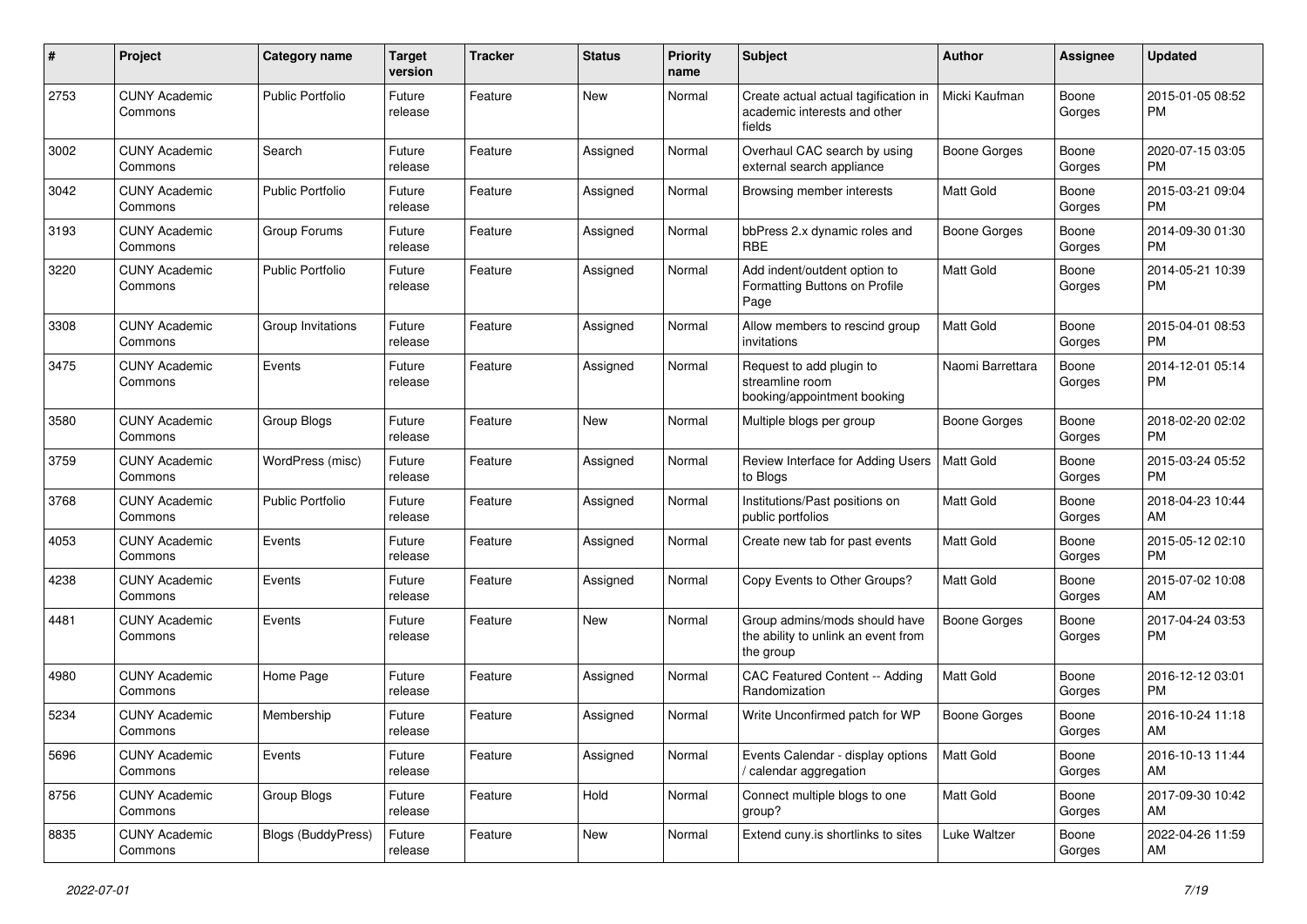| #     | <b>Project</b>                  | Category name              | <b>Target</b><br>version | <b>Tracker</b> | <b>Status</b>        | <b>Priority</b><br>name | <b>Subject</b>                                                                             | <b>Author</b>       | Assignee        | <b>Updated</b>                |
|-------|---------------------------------|----------------------------|--------------------------|----------------|----------------------|-------------------------|--------------------------------------------------------------------------------------------|---------------------|-----------------|-------------------------------|
| 8836  | <b>CUNY Academic</b><br>Commons | <b>Blogs (BuddyPress)</b>  | Future<br>release        | Feature        | Assigned             | Normal                  | Redesign site launch process                                                               | <b>Matt Gold</b>    | Boone<br>Gorges | 2019-10-03 02:49<br><b>PM</b> |
| 8900  | <b>CUNY Academic</b><br>Commons | Accessibility              | Future<br>release        | Feature        | Assigned             | Normal                  | Look into tools to enforce<br>accessibility in WP environment                              | <b>Matt Gold</b>    | Boone<br>Gorges | 2022-04-26 11:59<br>AM        |
| 8901  | <b>CUNY Academic</b><br>Commons | Accessibility              | Future<br>release        | Feature        | Assigned             | Normal                  | Theme analysis for accessibility                                                           | <b>Matt Gold</b>    | Boone<br>Gorges | 2022-04-26 11:59<br>AM        |
| 9895  | <b>CUNY Academic</b><br>Commons | Onboarding                 | Future<br>release        | Feature        | Assigned             | Normal                  | Add "Accept Invitation"<br>link/button/function to Group<br>and/or Site invitation emails? | Luke Waltzer        | Boone<br>Gorges | 2018-06-07 12:42<br><b>PM</b> |
| 9947  | <b>CUNY Academic</b><br>Commons | <b>WordPress Plugins</b>   | Future<br>release        | Feature        | Reporter<br>Feedback | Normal                  | Install H5P quiz plugin                                                                    | Matt Gold           | Boone<br>Gorges | 2018-09-11 11:01<br>AM        |
| 10226 | <b>CUNY Academic</b><br>Commons | Courses                    | Future<br>release        | Feature        | New                  | Normal                  | Add "My Courses" to drop down<br>list                                                      | scott voth          | Boone<br>Gorges | 2021-11-19 12:42<br><b>PM</b> |
| 10368 | <b>CUNY Academic</b><br>Commons |                            | Future<br>release        | Feature        | Assigned             | Normal                  | Use ORCID data to populate<br>academic profile page                                        | Stephen Francoeu    | Boone<br>Gorges | 2018-09-25 01:53<br><b>PM</b> |
| 11531 | <b>CUNY Academic</b><br>Commons | Events                     | Future<br>release        | Feature        | <b>New</b>           | Normal                  | Main Events calendar should<br>include non-public events that<br>user has access to        | scott voth          | Boone<br>Gorges | 2019-06-11 10:00<br>AM        |
| 11945 | <b>CUNY Academic</b><br>Commons | Reckoning                  | Future<br>release        | Feature        | Reporter<br>Feedback | Normal                  | Add Comments bubble to<br>Reckoning views                                                  | Boone Gorges        | Boone<br>Gorges | 2019-11-12 05:14<br><b>PM</b> |
| 12042 | <b>CUNY Academic</b><br>Commons | <b>Email Notifications</b> | Future<br>release        | Feature        | <b>New</b>           | Normal                  | Improved error logging for BPGES<br>send queue                                             | <b>Boone Gorges</b> | Boone<br>Gorges | 2021-11-19 12:25<br><b>PM</b> |
| 12091 | <b>CUNY Academic</b><br>Commons | Group Files                | Future<br>release        | Feature        | <b>New</b>           | Normal                  | Improved pre-upload file validation<br>for bp-group-documents                              | Boone Gorges        | Boone<br>Gorges | 2019-11-14 01:21<br><b>PM</b> |
| 12121 | <b>CUNY Academic</b><br>Commons | <b>WordPress Plugins</b>   | 2.0.3                    | Feature        | Reporter<br>Feedback | Normal                  | Embedding H5P Iframes on<br><b>Commons Site</b>                                            | Laurie Hurson       | Boone<br>Gorges | 2022-06-29 11:32<br>AM        |
| 12911 | <b>CUNY Academic</b><br>Commons |                            | Not tracked              | Feature        | New                  | Normal                  | Block access to xmlrpc.php based<br>on User-Agent                                          | Boone Gorges        | Boone<br>Gorges | 2020-06-09 05:12<br><b>PM</b> |
| 13370 | <b>CUNY Academic</b><br>Commons | Group Library              | Future<br>release        | Feature        | New                  | Normal                  | Library bulk deletion and folder<br>editing                                                | Colin McDonald      | Boone<br>Gorges | 2020-10-13 10:41<br>AM        |
| 13466 | <b>CUNY Academic</b><br>Commons | Cavalcade                  | Future<br>release        | Feature        | <b>New</b>           | Normal                  | Automated cleanup for duplicate<br>Cavalcade tasks                                         | Boone Gorges        | Boone<br>Gorges | 2020-10-13 05:24<br><b>PM</b> |
| 13835 | <b>CUNY Academic</b><br>Commons | WordPress (misc)           | Future<br>release        | Feature        | <b>New</b>           | Normal                  | Allow OneSearch widget to have<br>'CUNY' as campus                                         | Boone Gorges        | Boone<br>Gorges | 2021-11-19 12:39<br><b>PM</b> |
| 14184 | <b>CUNY Academic</b><br>Commons | <b>Public Portfolio</b>    | Future<br>release        | Feature        | New                  | Normal                  | Centralized mechanism for storing<br>Campus affiliations                                   | <b>Boone Gorges</b> | Boone<br>Gorges | 2022-01-04 11:35<br>AM        |
| 14309 | <b>CUNY Academic</b><br>Commons | Group Library              | Future<br>release        | Feature        | <b>New</b>           | Normal                  | Better handling of<br>bp group document file download<br>attempts when file is not present | Boone Gorges        | Boone<br>Gorges | 2021-11-19 12:28<br><b>PM</b> |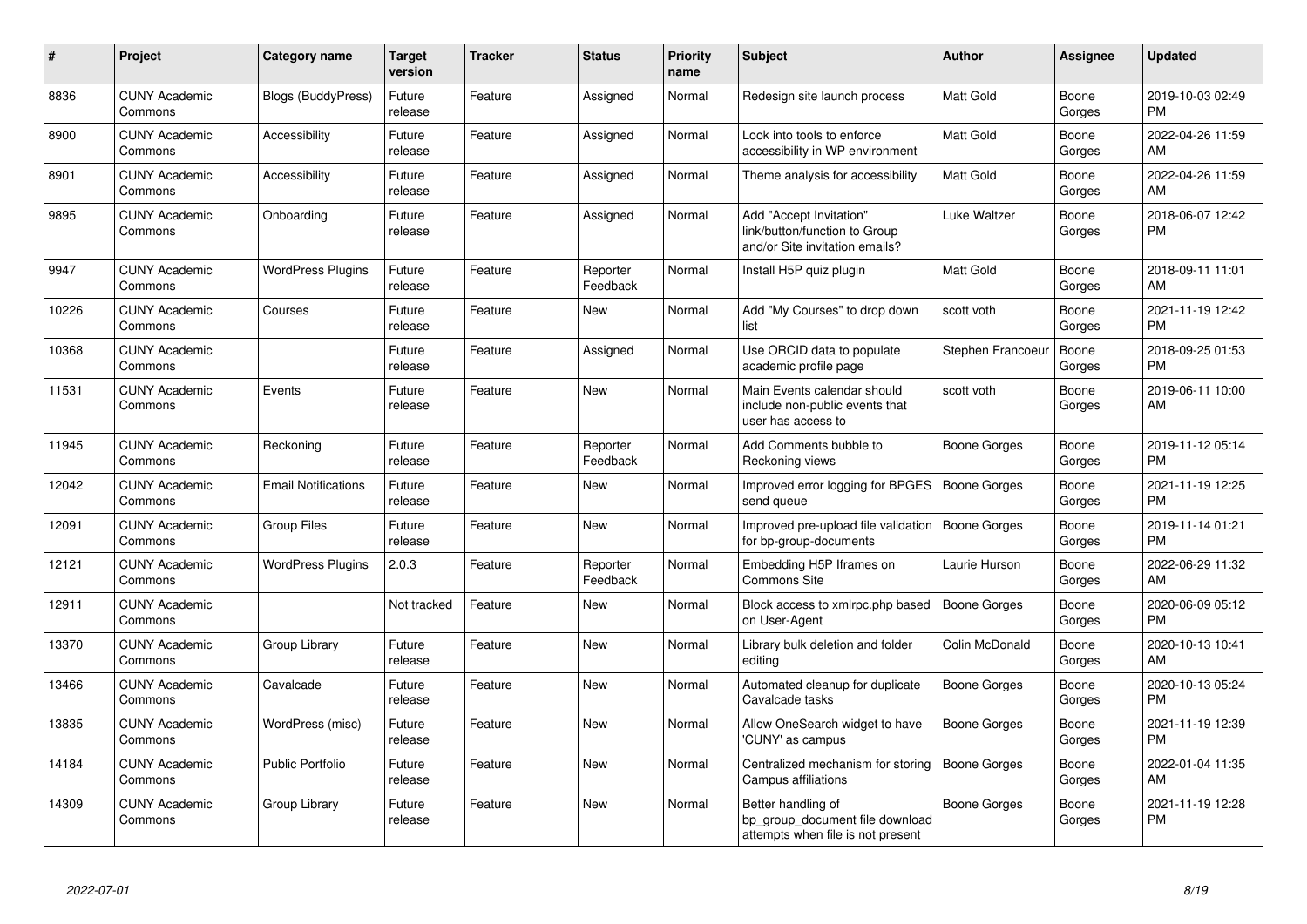| #     | Project                         | <b>Category name</b>       | Target<br>version | <b>Tracker</b> | <b>Status</b>        | <b>Priority</b><br>name | <b>Subject</b>                                                     | <b>Author</b>           | <b>Assignee</b>    | <b>Updated</b>                |
|-------|---------------------------------|----------------------------|-------------------|----------------|----------------------|-------------------------|--------------------------------------------------------------------|-------------------------|--------------------|-------------------------------|
| 15604 | <b>CUNY Academic</b><br>Commons | <b>Email Notifications</b> | Future<br>release | Feature        | Assigned             | Normal                  | Restructure Commons Group<br>Digest Email Messages                 | <b>Matt Gold</b>        | Boone<br>Gorges    | 2022-05-26 10:45<br>AM        |
| 15883 | <b>CUNY Academic</b><br>Commons |                            | 2.1.0             | Feature        | <b>New</b>           | Normal                  | Release BPGES update                                               | Boone Gorges            | Boone<br>Gorges    | 2022-05-26 10:39<br>AM        |
| 16092 | <b>CUNY Academic</b><br>Commons |                            | Future<br>release | Feature        | Hold                 | Normal                  | Don't show main site in Site<br>search results                     | Boone Gorges            | Boone<br>Gorges    | 2022-05-17 03:12<br><b>PM</b> |
| 9207  | <b>CUNY Academic</b><br>Commons |                            | Future<br>release | Support        | Reporter<br>Feedback | Normal                  | display dashboards made in<br>Tableau?                             | Marilyn Weber           | Boone<br>Gorges    | 2018-04-10 10:42<br>AM        |
| 9211  | <b>CUNY Academic</b><br>Commons | <b>WordPress Plugins</b>   | Future<br>release | Support        | Reporter<br>Feedback | Normal                  | Auto-Role Setting in Forum Plugin<br><b>Causing Some Confusion</b> | Luke Waltzer            | Boone<br>Gorges    | 2018-03-13 11:44<br>AM        |
| 9941  | <b>CUNY Academic</b><br>Commons | Wiki                       | Not tracked       | Support        | Assigned             | Normal                  | Wiki functionality                                                 | Matt Gold               | Boone<br>Gorges    | 2018-06-26 10:57<br>AM        |
| 11386 | <b>CUNY Academic</b><br>Commons | WordPress - Media          | Not tracked       | Support        | Reporter<br>Feedback | Normal                  | disappearing images                                                | scott voth              | Boone<br>Gorges    | 2019-05-14 10:32<br>AM        |
| 11449 | <b>CUNY Academic</b><br>Commons | WordPress - Media          | Not tracked       | Support        | Reporter<br>Feedback | Normal                  | Cloning Media Library for JITP<br>from Staging to Production Site  | Patrick DeDauw          | Boone<br>Gorges    | 2019-05-13 12:00<br><b>PM</b> |
| 11496 | <b>CUNY Academic</b><br>Commons | <b>Public Portfolio</b>    | 1.15.2            | Support        | New                  | Normal                  | Replace Twitter Icon on Member<br>Portfolio page                   | scott voth              | Boone<br>Gorges    | 2019-06-06 01:03<br><b>PM</b> |
| 15767 | <b>CUNY Academic</b><br>Commons | WordPress (misc)           |                   | Support        | New                  | Normal                  | Site loading slowly                                                | scott voth              | Boone<br>Gorges    | 2022-04-04 08:56<br><b>PM</b> |
| 6014  | <b>CUNY Academic</b><br>Commons | Publicity                  | Future<br>release | Publicity      | Reporter<br>Feedback | Normal                  | Google search listing                                              | <b>Matt Gold</b>        | Boone<br>Gorges    | 2016-09-21 03:48<br><b>PM</b> |
| 14504 | <b>CUNY Academic</b><br>Commons |                            | Not tracked       | Publicity      | Reporter<br>Feedback | Normal                  | Adding showcases to home page<br>menu                              | Laurie Hurson           | Boone<br>Gorges    | 2022-01-19 03:26<br><b>PM</b> |
| 4592  | <b>CUNY Academic</b><br>Commons | Events                     | Future<br>release | Design/UX      | New                  | Normal                  | Event Creation - Venue Dropdown<br>Slow                            | Samantha Raddatz        | Boone<br>Gorges    | 2015-09-14 04:56<br><b>PM</b> |
| 4903  | <b>CUNY Academic</b><br>Commons | Events                     | Future<br>release | Design/UX      | Assigned             | Normal                  | Improving visual appearance of<br>event calendars                  | Matt Gold               | Boone<br>Gorges    | 2016-10-13 11:51<br>AM        |
| 5182  | <b>CUNY Academic</b><br>Commons | Social Paper               | Future<br>release | Design/UX      | <b>New</b>           | Normal                  | "Publishing" a private paper on<br>social paper?                   | Raffi<br>Khatchadourian | Boone<br>Gorges    | 2016-10-13 04:12<br><b>PM</b> |
| 15210 | <b>CUNY Academic</b><br>Commons | Analytics                  | Not tracked       | Design/UX      | New                  | Normal                  | Google Analytics improvements                                      | Colin McDonald          | Boone<br>Gorges    | 2022-05-24 10:47<br>AM        |
| 5827  | <b>CUNY Academic</b><br>Commons | <b>Public Portfolio</b>    | Future<br>release | <b>Bug</b>     | Assigned             | Normal                  | Academic Interests square bracket<br>links not working             | scott voth              | Chris Stein        | 2016-08-11 11:59<br><b>PM</b> |
| 365   | <b>CUNY Academic</b><br>Commons | WordPress (misc)           | Future<br>release | Feature        | Assigned             | Normal                  | <b>Create Mouseover Tooltips</b><br>throughout Site                | Matt Gold               | Chris Stein        | 2015-11-09 06:18<br><b>PM</b> |
| 1544  | <b>CUNY Academic</b><br>Commons | Groups (misc)              | Future<br>release | Feature        | Reporter<br>Feedback | Normal                  | Group Filtering and Sorting                                        | <b>Matt Gold</b>        | <b>Chris Stein</b> | 2019-03-01 02:25<br>PM        |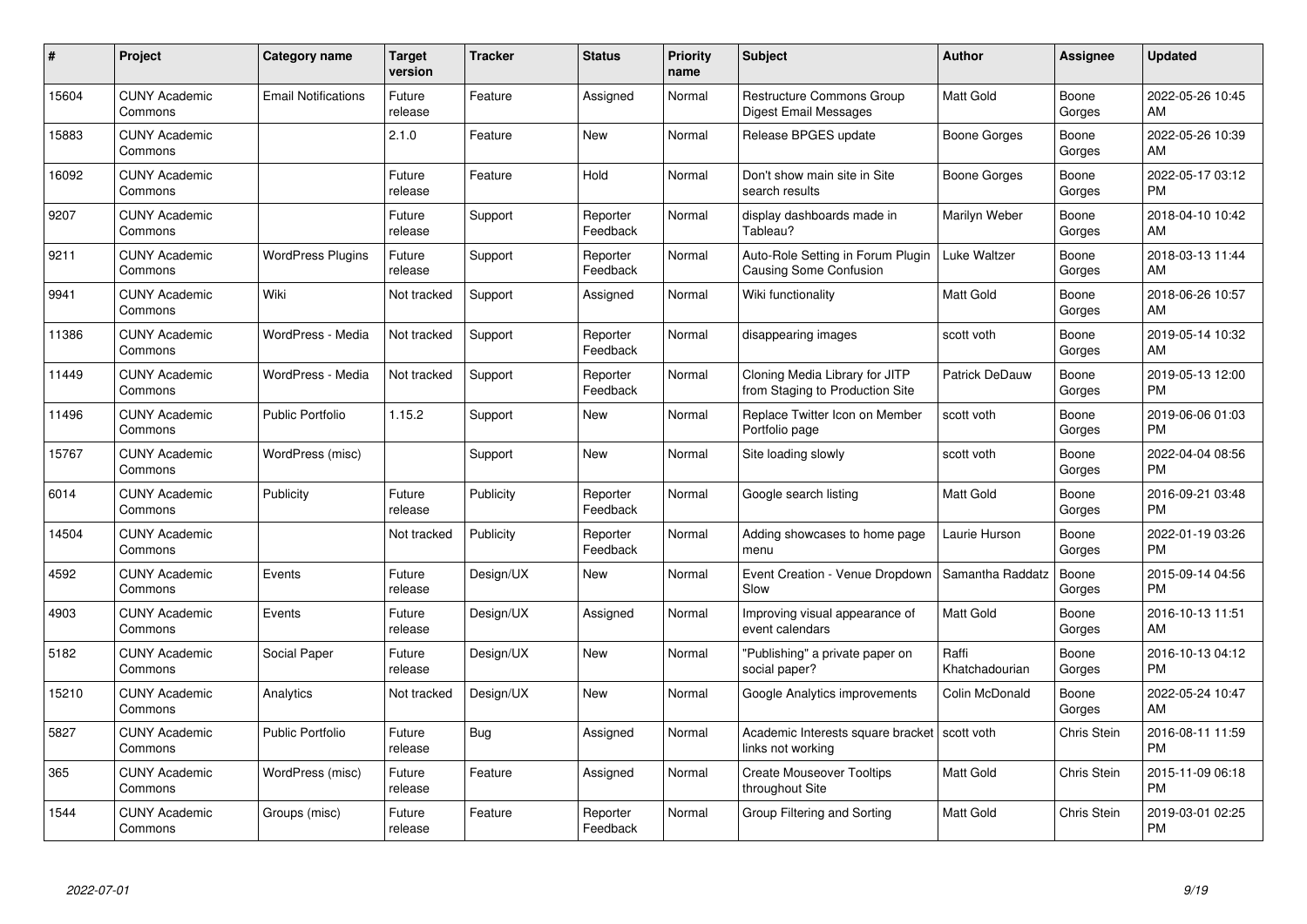| #     | Project                                                                 | Category name                  | Target<br>version | <b>Tracker</b> | <b>Status</b> | <b>Priority</b><br>name | <b>Subject</b>                                                      | Author              | Assignee            | <b>Updated</b>                |
|-------|-------------------------------------------------------------------------|--------------------------------|-------------------|----------------|---------------|-------------------------|---------------------------------------------------------------------|---------------------|---------------------|-------------------------------|
| 2754  | <b>CUNY Academic</b><br>Commons                                         | Design                         | Future<br>release | Feature        | Assigned      | Normal                  | Determine strategy for CAC logo<br>handling in top header           | Micki Kaufman       | Chris Stein         | 2015-01-05 08:53<br><b>PM</b> |
| 2832  | <b>CUNY Academic</b><br>Commons                                         | <b>Public Portfolio</b>        | Future<br>release | Feature        | Assigned      | Normal                  | Improve interface for (not)<br>auto-linking profile fields          | <b>Boone Gorges</b> | Chris Stein         | 2015-01-05 08:52<br><b>PM</b> |
| 2881  | <b>CUNY Academic</b><br>Commons                                         | <b>Public Portfolio</b>        | Future<br>release | Feature        | Assigned      | Normal                  | Redesign the UX for Profiles                                        | Chris Stein         | Chris Stein         | 2016-10-13 12:45<br><b>PM</b> |
| 3330  | <b>CUNY Academic</b><br>Commons                                         | My Commons                     | Future<br>release | Feature        | Assigned      | Normal                  | "Commons Information" tool                                          | <b>Boone Gorges</b> | Chris Stein         | 2014-09-22 08:46<br><b>PM</b> |
| 3770  | <b>CUNY Academic</b><br>Commons                                         | <b>Public Portfolio</b>        | Future<br>release | Feature        | Assigned      | Normal                  | Improve Layout/Formatting of<br>Positions Area on Public Portfolios | <b>Matt Gold</b>    | Chris Stein         | 2015-04-01 09:17<br><b>PM</b> |
| 9028  | <b>CUNY Academic</b><br>Commons                                         | Onboarding                     | Future<br>release | Feature        | Assigned      | Normal                  | suggest groups to new members<br>during the registration process    | <b>Matt Gold</b>    | Chris Stein         | 2018-10-24 12:34<br><b>PM</b> |
| 10354 | <b>CUNY Academic</b><br>Commons                                         | <b>Public Portfolio</b>        | Future<br>release | Feature        | New           | Normal                  | Opt out of Having a Profile Page                                    | scott voth          | Chris Stein         | 2020-05-12 10:43<br>AM        |
| 860   | <b>CUNY Academic</b><br>Commons                                         | Design                         | Future<br>release | Design/UX      | Assigned      | Normal                  | <b>Standardize Button Treatment</b><br>Across the Commons           | Chris Stein         | Chris Stein         | 2014-05-01 09:45<br>AM        |
| 3059  | <b>CUNY Academic</b><br>Commons                                         | Group Forums                   | Future<br>release | Design/UX      | New           | Normal                  | Forum Post Permissable Content<br><b>Explanatory Text</b>           | Chris Stein         | Chris Stein         | 2015-04-02 11:27<br>AM        |
| 8078  | <b>CUNY Academic</b><br>Commons                                         | <b>WordPress Plugins</b>       | Future<br>release | System Upgrade | Assigned      | Normal                  | <b>CommentPress Updates</b>                                         | Margaret Galvan     | Christian<br>Wach   | 2017-05-08 03:49<br><b>PM</b> |
| 13199 | <b>CUNY Academic</b><br>Commons                                         | Group Forums                   | Future<br>release | Feature        | New           | Normal                  | Favoring Groups over bbPress<br>plugin                              | Colin McDonald      | Colin<br>McDonald   | 2021-11-19 12:28<br><b>PM</b> |
| 4438  | <b>CUNY Academic</b><br>Commons                                         | Events                         | Future<br>release | Bug            | Assigned      | Normal                  | Events Calendar - Export<br><b>Recurring Events</b>                 | scott voth          | Daniel Jones        | 2016-05-23 04:25<br><b>PM</b> |
| 5268  | <b>CUNY Academic</b><br>Commons                                         | Group Forums                   | Future<br>release | <b>Bug</b>     | Assigned      | Normal                  | Long-time to post to multiple<br>groups                             | Luke Waltzer        | Daniel Jones        | 2016-09-07 06:31<br><b>PM</b> |
| 2167  | <b>CUNY Academic</b><br>Commons                                         | WordPress (misc)               | Future<br>release | Bug            | Assigned      | Normal                  | CAC-Livestream Plugin Issues                                        | Michael Smith       | Dominic<br>Giglio   | 2015-01-02 03:06<br><b>PM</b> |
| 412   | <b>CUNY Academic</b><br>Commons                                         | <b>WordPress Themes</b>        | Future<br>release | Feature        | Assigned      | Normal                  | <b>Featured Themes</b>                                              | <b>Matt Gold</b>    | Dominic<br>Giglio   | 2015-01-05 08:44<br><b>PM</b> |
| 12062 | AD/O365 Transition<br>from NonMatric to<br><b>Matriculated Students</b> |                                |                   | Feature        | In Progress   | Normal                  | create solution and console<br>project                              | Emilio Rodriguez    | Emilio<br>Rodriguez | 2019-11-12 03:56<br>PM        |
| 9835  | <b>CUNY Academic</b><br>Commons                                         | Group Forums                   | Future<br>release | <b>Bug</b>     | Assigned      | Normal                  | add a "like" function?                                              | Marilyn Weber       | <b>Erik Trainer</b> | 2018-06-05 01:49<br><b>PM</b> |
| 13331 | <b>CUNY Academic</b><br>Commons                                         | Site cloning                   | Future<br>release | Bug            | New           | Normal                  | Combine Site Template and Clone   Boone Gorges<br>operations        |                     | Jeremy Felt         | 2021-11-19 12:39<br><b>PM</b> |
| 13891 | <b>CUNY Academic</b><br>Commons                                         | Internal Tools and<br>Workflow | 2.1.0             | Feature        | New           | Normal                  | Migrate automated linting to<br>GitHub Actions                      | Boone Gorges        | Jeremy Felt         | 2022-06-29 11:13<br>AM        |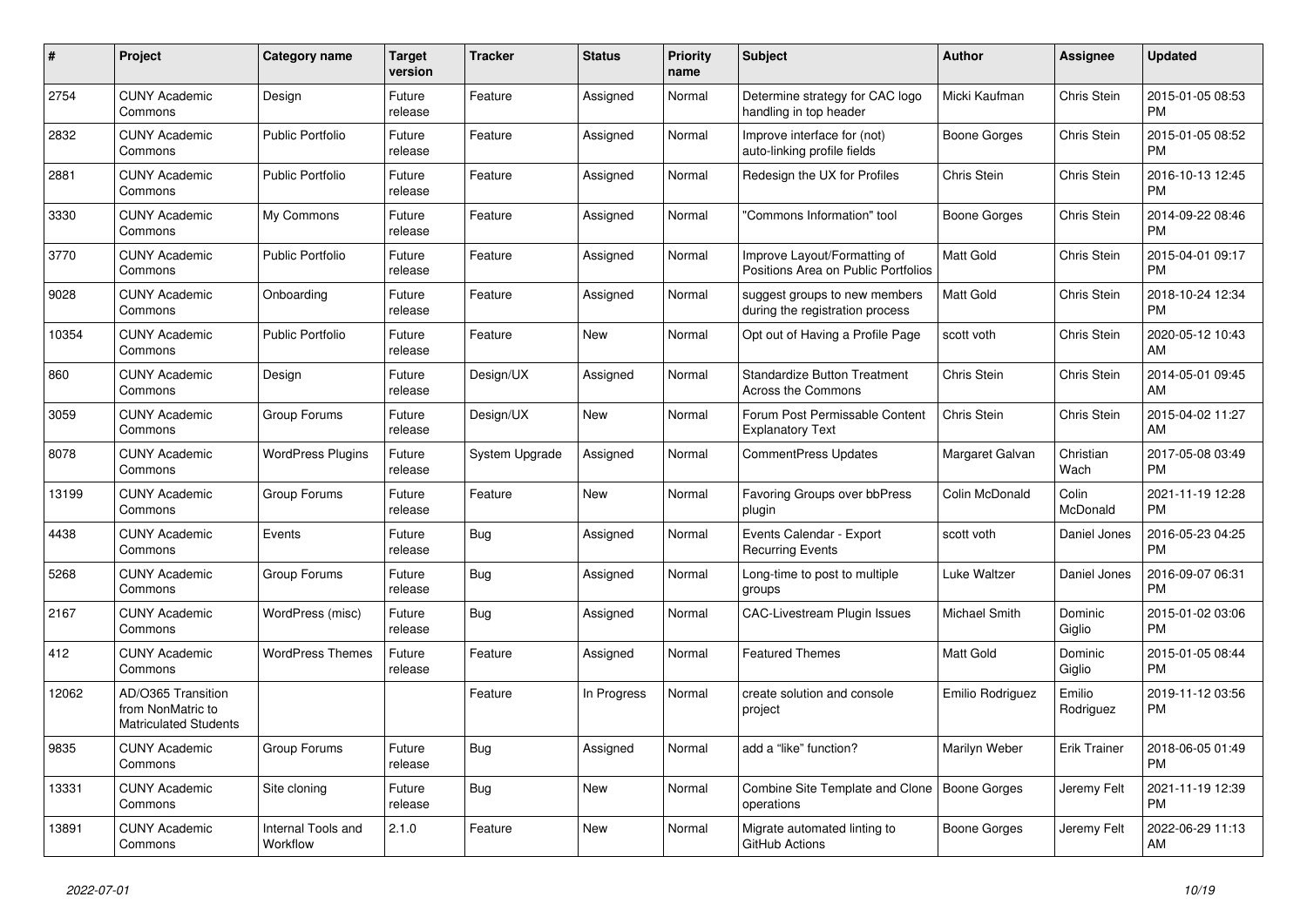| #     | Project                         | <b>Category name</b>           | <b>Target</b><br>version | <b>Tracker</b> | <b>Status</b>        | <b>Priority</b><br>name | Subject                                                                               | <b>Author</b>           | <b>Assignee</b>    | <b>Updated</b>                |
|-------|---------------------------------|--------------------------------|--------------------------|----------------|----------------------|-------------------------|---------------------------------------------------------------------------------------|-------------------------|--------------------|-------------------------------|
| 15194 | <b>CUNY Academic</b><br>Commons | Internal Tools and<br>Workflow | 2.1.0                    | Feature        | New                  | Normal                  | PHPCS sniff for un-restored<br>switch to blog() calls                                 | <b>Boone Gorges</b>     | Jeremy Felt        | 2022-05-26 10:45<br>AM        |
| 11879 | <b>CUNY Academic</b><br>Commons |                                | Not tracked              | <b>Bug</b>     | New                  | Normal                  | Hypothesis comments appearing<br>on multiple, different pdfs across<br>blogs          | Laurie Hurson           | Laurie Hurson      | 2019-09-19 02:39<br><b>PM</b> |
| 11517 | <b>CUNY Academic</b><br>Commons |                                | Not tracked              | Feature        | Assigned             | Normal                  | wp-accessibility plugin should not<br>strip 'target="_blank"' by default              | <b>Boone Gorges</b>     | Laurie Hurson      | 2019-09-24 09:57<br>AM        |
| 12446 | <b>CUNY Academic</b><br>Commons | Groups (misc)                  | Future<br>release        | Feature        | Reporter<br>Feedback | Normal                  | Toggle default site to group forum<br>posting                                         | Laurie Hurson           | Laurie Hurson      | 2020-03-10 11:57<br>AM        |
| 8666  | <b>CUNY Academic</b><br>Commons | Teaching                       | Not tracked              | Documentation  | Assigned             | Normal                  | Create Teaching on the Commons<br>Resource Page                                       | <b>Matt Gold</b>        | Laurie Hurson      | 2019-09-23 03:16<br><b>PM</b> |
| 14475 | <b>CUNY Academic</b><br>Commons |                                | Not tracked              | Publicity      | New                  | Normal                  | <b>OER Showcase Page</b>                                                              | Laurie Hurson           | Laurie Hurson      | 2021-09-14 10:46<br>AM        |
| 5955  | <b>CUNY Academic</b><br>Commons | Outreach                       | Future<br>release        | Feature        | Assigned             | Normal                  | Create auto-newsletter for<br>commons members                                         | <b>Matt Gold</b>        | Luke Waltzer       | 2016-08-30 10:34<br>AM        |
| 6078  | <b>CUNY Academic</b><br>Commons | <b>Blogs (BuddyPress)</b>      | Future<br>release        | Feature        | New                  | Normal                  | <b>Explore Adding Network Blog</b><br>Metadata Plugin                                 | Luke Waltzer            | Luke Waltzer       | 2016-10-11 10:29<br><b>PM</b> |
| 2666  | <b>CUNY Academic</b><br>Commons | About page                     | Not tracked              | Documentation  | Assigned             | Normal                  | <b>Update About Text</b>                                                              | Chris Stein             | Luke Waltzer       | 2016-03-04 11:19<br>AM        |
| 7828  | <b>CUNY Academic</b><br>Commons |                                | Not tracked              | Feature        | Assigned             | Normal                  | Theme Assessment 2017                                                                 | Margaret Galvan         | Margaret<br>Galvan | 2017-05-02 10:41<br><b>PM</b> |
| 8211  | <b>CUNY Academic</b><br>Commons | <b>WordPress Themes</b>        | Future<br>release        | Feature        | New                  | Normal                  | Theme Suggestions: Material<br>Design-Inspired Themes                                 | Margaret Galvan         | Margaret<br>Galvan | 2017-08-07 02:48<br><b>PM</b> |
| 12392 | <b>CUNY Academic</b><br>Commons | Help/Codex                     | Not tracked              | Documentation  | New                  | Normal                  | <b>Updates to Common Commons</b><br>Questions on Help Page                            | scott voth              | Margaret<br>Galvan | 2020-02-11 10:53<br>AM        |
| 6298  | <b>CUNY Academic</b><br>Commons | User Experience                | Not tracked              | Design/UX      | Assigned             | Normal                  | Examine data from survey                                                              | <b>Matt Gold</b>        | Margaret<br>Galvan | 2016-10-14 12:16<br><b>PM</b> |
| 8837  | <b>CUNY Academic</b><br>Commons |                                | Not tracked              | Feature        | Assigned             | Normal                  | Create a form to request info from<br>people requesting premium<br>themes and plugins | <b>Matt Gold</b>        | Marilyn<br>Weber   | 2017-11-14 03:35<br><b>PM</b> |
| 9420  | <b>CUNY Academic</b><br>Commons | cuny.is                        | Not tracked              | Feature        | New                  | Normal                  | Request for http://cuny.is/streams                                                    | Raffi<br>Khatchadourian | Marilyn<br>Weber   | 2018-04-02 10:08<br>AM.       |
| 12382 | <b>CUNY Academic</b><br>Commons | Membership                     | Not tracked              | Support        | New                  | Normal                  | Email request change                                                                  | Marilyn Weber           | Marilyn<br>Weber   | 2020-02-06 12:56<br>PM        |
| 3509  | <b>CUNY Academic</b><br>Commons | Publicity                      | 1.7                      | Publicity      | New                  | Normal                  | Create 1.7 digital signage imagery                                                    | Micki Kaufman           | Marilyn<br>Weber   | 2014-10-01 12:40<br>PM.       |
| 3691  | <b>CUNY Academic</b><br>Commons | <b>WordPress Plugins</b>       | Future<br>release        | <b>Bug</b>     | New                  | Normal                  | <b>WPMU Domain Mapping</b><br>Debugging on cdev                                       | Raymond Hoh             | Matt Gold          | 2014-12-12 09:04<br>AM        |
| 4972  | <b>CUNY Academic</b><br>Commons | Analytics                      | Not tracked              | <b>Bug</b>     | New                  | Normal                  | <b>Newsletter Analytics</b>                                                           | Stephen Real            | Matt Gold          | 2015-12-09 12:54<br><b>PM</b> |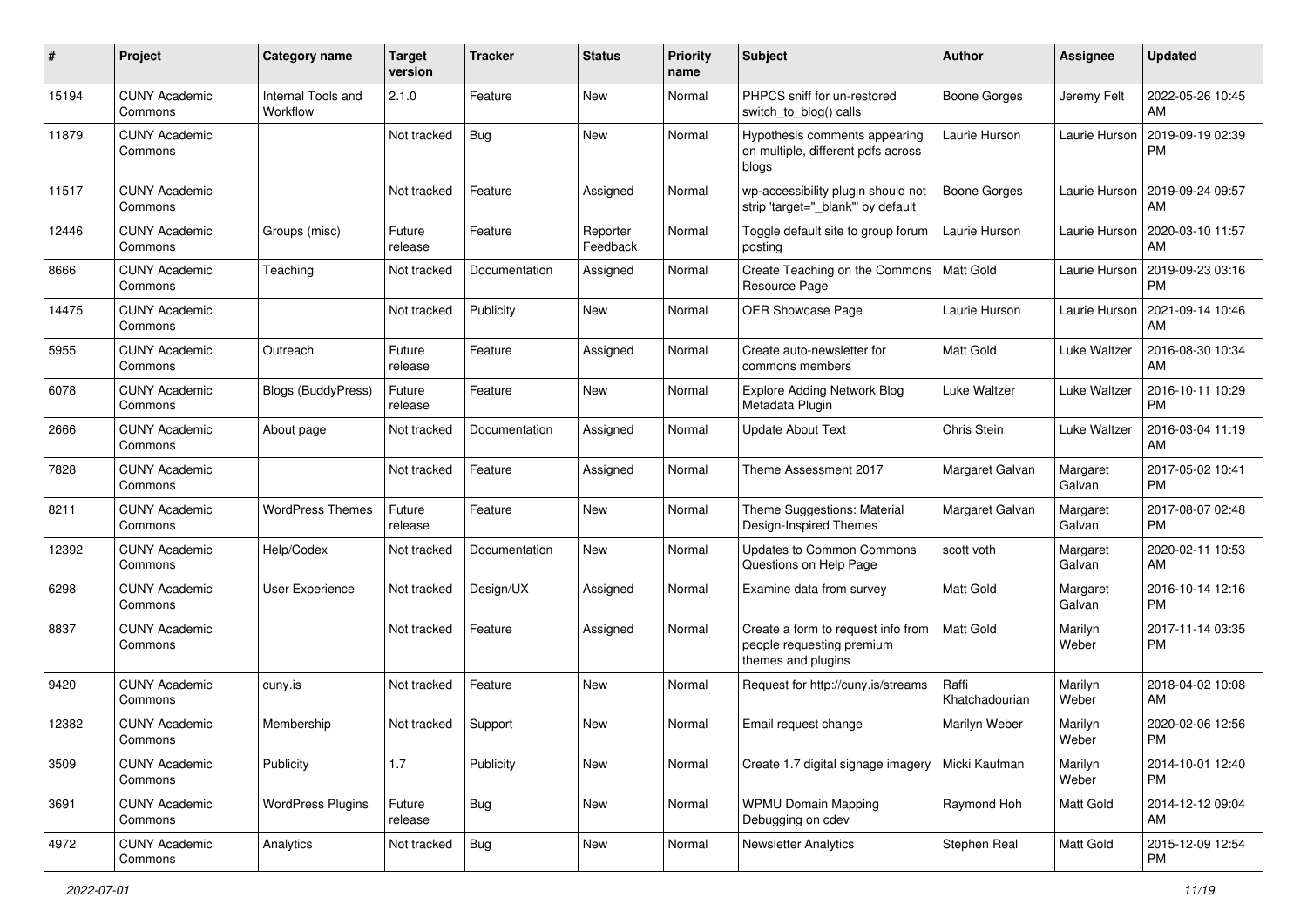| #     | <b>Project</b>                  | Category name            | <b>Target</b><br>version | <b>Tracker</b> | <b>Status</b>        | <b>Priority</b><br>name | <b>Subject</b>                                                                       | <b>Author</b>                | Assignee           | <b>Updated</b>                |
|-------|---------------------------------|--------------------------|--------------------------|----------------|----------------------|-------------------------|--------------------------------------------------------------------------------------|------------------------------|--------------------|-------------------------------|
| 3657  | <b>CUNY Academic</b><br>Commons | WordPress (misc)         | Not tracked              | Feature        | New                  | Normal                  | Create alert for GC email<br>addresses                                               | <b>Matt Gold</b>             | Matt Gold          | 2016-04-14 11:29<br><b>PM</b> |
| 8898  | <b>CUNY Academic</b><br>Commons | Social Paper             | Not tracked              | Feature        | Assigned             | Normal                  | Usage data on docs and social<br>paper                                               | Matt Gold                    | Matt Gold          | 2017-11-16 11:32<br>AM        |
| 2573  | <b>NYCDH Community</b><br>Site  |                          |                          | Feature        | Reporter<br>Feedback | Normal                  | Add dh nyc twitter list feed to site                                                 | <b>Mark Newton</b>           | Matt Gold          | 2013-05-16 11:42<br><b>PM</b> |
| 2175  | <b>CUNY Academic</b><br>Commons | WordPress (misc)         | Not tracked              | Support        | Assigned             | Normal                  | Subscibe 2 vs. Jetpack<br>subscription options                                       | local admin                  | Matt Gold          | 2016-01-26 04:58<br><b>PM</b> |
| 8607  | <b>CUNY Academic</b><br>Commons |                          | Not tracked              | Support        | New                  | Normal                  | Paypal?                                                                              | Marilyn Weber                | Matt Gold          | 2018-05-15 01:37<br><b>PM</b> |
| 10839 | <b>CUNY Academic</b><br>Commons | About page               | Not tracked              | Support        | New                  | Normal                  | <b>Mission Statement Needs</b><br>Revision                                           | scott voth                   | Matt Gold          | 2018-12-26 10:58<br>AM        |
| 11493 | <b>CUNY Academic</b><br>Commons | Domain Mapping           | Not tracked              | Support        | Reporter<br>Feedback | Normal                  | Domain Mapping Request - Talia<br>Schaffer                                           | scott voth                   | Matt Gold          | 2019-08-06 08:39<br>AM        |
| 11545 | <b>CUNY Academic</b><br>Commons | <b>WordPress Plugins</b> | Not tracked              | Support        | New                  | Normal                  | <b>Twitter searches in WordPress</b>                                                 | Gina Cherry                  | Matt Gold          | 2019-09-23 01:03<br><b>PM</b> |
| 12484 | <b>CUNY Academic</b><br>Commons |                          | Not tracked              | Support        | Reporter<br>Feedback | Normal                  | Sign up Code for COIL Course<br>starting in March                                    | Laurie Hurson                | Matt Gold          | 2020-03-02 02:26<br><b>PM</b> |
| 9015  | <b>CUNY Academic</b><br>Commons | Groups (misc)            | Not tracked              | Outreach       | Assigned             | Normal                  | Email group admins the email<br>addresses of their groups                            | <b>Matt Gold</b>             | Matt Gold          | 2018-01-02 09:54<br>AM        |
| 4225  | <b>CUNY Academic</b><br>Commons | DiRT Integration         | Future<br>release        | Design/UX      | New                  | Normal                  | Add information to DIRT page (in<br>Create a Group)                                  | Samantha Raddatz   Matt Gold |                    | 2015-06-26 03:14<br><b>PM</b> |
| 8902  | <b>CUNY Academic</b><br>Commons | Design                   | Not tracked              | Feature        | Assigned             | Normal                  | Report back on research on<br><b>BuddyPress themes</b>                               | Matt Gold                    | Michael Smith      | 2017-11-10 12:31<br><b>PM</b> |
| 3506  | <b>CUNY Academic</b><br>Commons | Publicity                | 1.7                      | Publicity      | <b>New</b>           | Normal                  | Prepare 1.7 email messaging                                                          | Micki Kaufman                | Micki<br>Kaufman   | 2014-10-01 12:36<br><b>PM</b> |
| 7624  | <b>CUNY Academic</b><br>Commons | BuddyPress (misc)        | Future<br>release        | Design/UX      | <b>New</b>           | Normal                  | <b>BP Notifications</b>                                                              | Luke Waltzer                 | Paige Dupont       | 2017-02-08 10:43<br><b>PM</b> |
| 11393 | <b>CUNY Academic</b><br>Commons |                          | Not tracked              | Publicity      | <b>New</b>           | Normal                  | After 1.15 release, ceate a hero<br>slide and post about adding a site<br>to a group | scott voth                   | Patrick<br>Sweeney | 2019-05-14 10:32<br>AM        |
| 3939  | <b>CUNY Academic</b><br>Commons | <b>WordPress Plugins</b> | Future<br>release        | Bug            | Hold                 | Normal                  | Activity stream support for<br>Co-Authors Plus plugin                                | Raymond Hoh                  | Raymond<br>Hoh     | 2015-11-09 06:13<br><b>PM</b> |
| 4388  | <b>CUNY Academic</b><br>Commons | WordPress (misc)         | Future<br>release        | Bug            | Assigned             | Normal                  | Repeated request for<br>authentication.                                              | Alice.Lynn<br>McMichael      | Raymond<br>Hoh     | 2015-08-11 07:35<br><b>PM</b> |
| 5282  | <b>CUNY Academic</b><br>Commons | Social Paper             | Future<br>release        | <b>Bug</b>     | New                  | Normal                  | Replying via email directs to paper<br>but not individual comment.                   | Marilyn Weber                | Raymond<br>Hoh     | 2016-03-02 01:48<br><b>PM</b> |
| 6671  | <b>CUNY Academic</b><br>Commons | Reply By Email           | Not tracked              | Bug            | Assigned             | Normal                  | "Post too often" RBE error<br>message                                                | <b>Matt Gold</b>             | Raymond<br>Hoh     | 2016-11-11 09:55<br>AM        |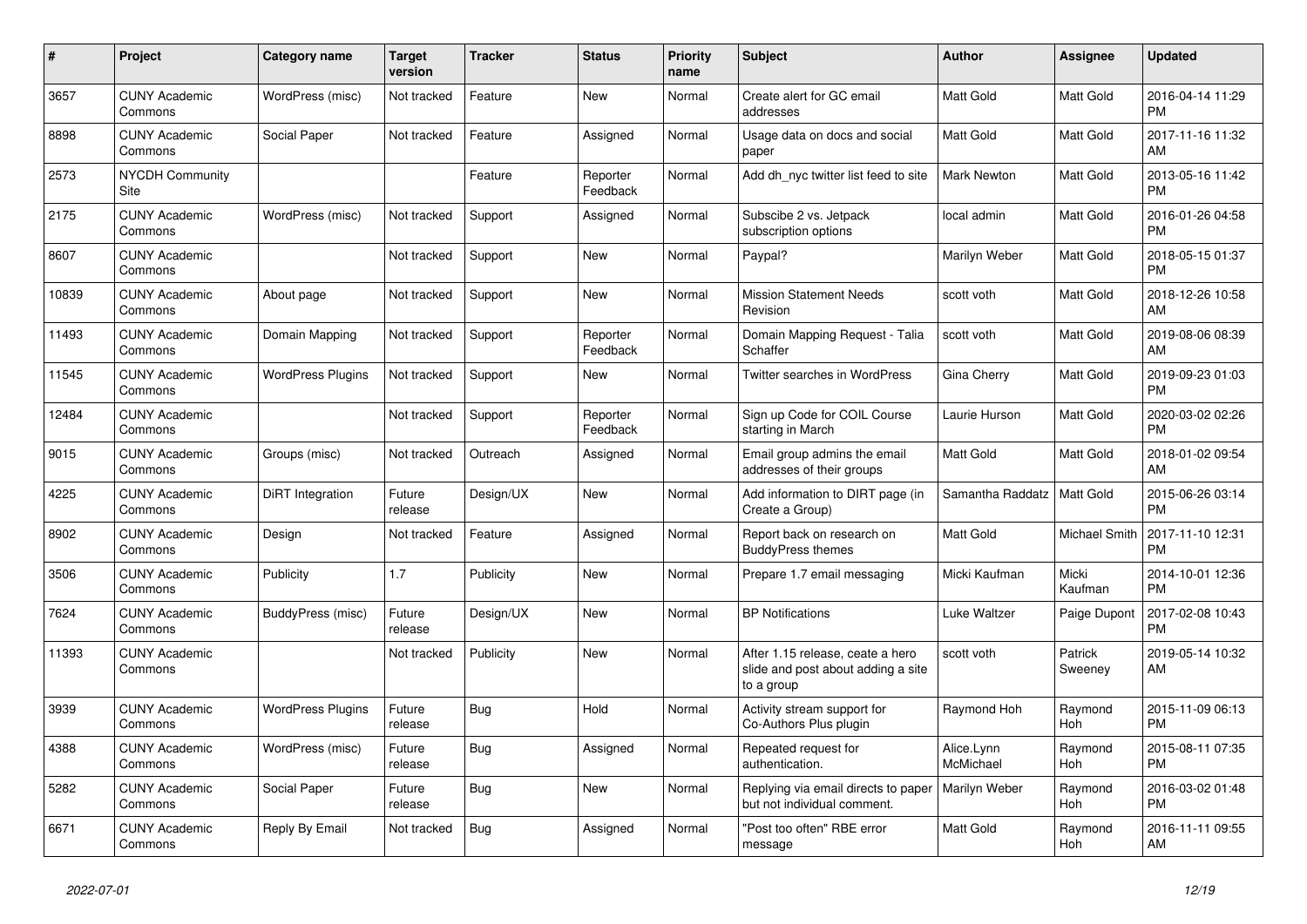| $\#$  | Project                               | <b>Category name</b>     | <b>Target</b><br>version | <b>Tracker</b> | <b>Status</b>        | Priority<br>name | <b>Subject</b>                                                  | <b>Author</b>           | <b>Assignee</b> | <b>Updated</b>                |
|-------|---------------------------------------|--------------------------|--------------------------|----------------|----------------------|------------------|-----------------------------------------------------------------|-------------------------|-----------------|-------------------------------|
| 6995  | <b>CUNY Academic</b><br>Commons       | Home Page                | Not tracked              | <b>Bug</b>     | Assigned             | Normal           | member filter on homepage not<br>working                        | <b>Matt Gold</b>        | Raymond<br>Hoh  | 2016-12-11 09:46<br><b>PM</b> |
| 7928  | <b>CUNY Academic</b><br>Commons       | Group Forums             | Not tracked              | Bug            | <b>New</b>           | Normal           | Duplicate Forum post                                            | Luke Waltzer            | Raymond<br>Hoh  | 2017-04-11 09:27<br><b>PM</b> |
| 8991  | <b>CUNY Academic</b><br>Commons       | Reply By Email           | Not tracked              | Bug            | Hold                 | Normal           | RBE duplicate email message<br>issue                            | Matt Gold               | Raymond<br>Hoh  | 2018-02-18 08:53<br><b>PM</b> |
| 9060  | <b>CUNY Academic</b><br>Commons       | Commons In A Box         | Not tracked              | <b>Bug</b>     | Hold                 | Normal           | Problems with CBox image library<br>upload                      | Lisa Rhody              | Raymond<br>Hoh  | 2018-01-10 03:26<br><b>PM</b> |
| 9346  | <b>CUNY Academic</b><br>Commons       | WordPress (misc)         | Not tracked              | Bug            | <b>New</b>           | Normal           | Clone cetls.bmcc.cuny.edu for<br>development                    | Owen Roberts            | Raymond<br>Hoh  | 2018-03-06 05:35<br><b>PM</b> |
| 10262 | <b>CUNY Academic</b><br>Commons       |                          | Not tracked              | Bug            | Reporter<br>Feedback | Normal           | Newsletter Plugin: Broken Image<br>at Bottom of All Newsletters | Mark Webb               | Raymond<br>Hoh  | 2018-08-30 05:17<br><b>PM</b> |
| 11243 | <b>CUNY Academic</b><br>Commons       | BuddyPress (misc)        | Future<br>release        | Bug            | New                  | Normal           | Audit bp-custom.php                                             | Raymond Hoh             | Raymond<br>Hoh  | 2022-04-26 11:59<br>AM        |
| 11649 | <b>CUNY Academic</b><br>Commons       | <b>WordPress Plugins</b> | 2.0.3                    | Bug            | In Progress          | Normal           | CC license displayed on every<br>page                           | Gina Cherry             | Raymond<br>Hoh  | 2022-06-29 11:32<br>AM        |
| 13328 | <b>CUNY Academic</b><br>Commons       | Group Forums             | Not tracked              | Bug            | Reporter<br>Feedback | Normal           | cross-posting in two related<br>groups                          | Marilyn Weber           | Raymond<br>Hoh  | 2020-09-15 10:39<br><b>PM</b> |
| 13430 | <b>CUNY Academic</b><br>Commons       | Reply By Email           | Not tracked              | Bug            | New                  | Normal           | Delay in RBE                                                    | Luke Waltzer            | Raymond<br>Hoh  | 2020-10-13 11:16<br>AM        |
| 14496 | <b>CUNY Academic</b><br>Commons       | Domain Mapping           | Future<br>release        | Bug            | <b>New</b>           | Normal           | Mapped domain SSO uses<br>third-party cookies                   | Raymond Hoh             | Raymond<br>Hoh  | 2021-05-24 04:03<br><b>PM</b> |
| 15516 | <b>CUNY Academic</b><br>Commons       | <b>WordPress Plugins</b> |                          | Bug            | Reporter<br>Feedback | Normal           | Can't publish or save draft of post<br>on wordpress.com         | Raffi<br>Khatchadourian | Raymond<br>Hoh  | 2022-03-02 05:52<br><b>PM</b> |
| 16177 | <b>CUNY Academic</b><br>Commons       | Reply By Email           |                          | Bug            | New                  | Normal           | Switch to Inbound mode for RBE                                  | Raymond Hoh             | Raymond<br>Hoh  | 2022-05-30 04:32<br><b>PM</b> |
| 16245 | <b>CUNY Academic</b><br>Commons       | WordPress (misc)         |                          | Bug            | Reporter<br>Feedback | Normal           | Save Button missing on<br>WordPress Profile page                | scott voth              | Raymond<br>Hoh  | 2022-06-16 03:09<br><b>PM</b> |
| 16319 | <b>CUNY Academic</b><br>Commons       | <b>WordPress Plugins</b> | 2.0.3                    | <b>Bug</b>     | New                  | Normal           | <b>Request for Events Calendar Pro</b><br>5.14.2 update         | Raymond Hoh             | Raymond<br>Hoh  | 2022-07-01 04:16<br><b>PM</b> |
| 8992  | <b>NYCDH Community</b><br><b>Site</b> |                          |                          | Bug            | Assigned             | Normal           | Multiple RBE error reports                                      | <b>Matt Gold</b>        | Raymond<br>Hoh  | 2017-12-11 05:43<br><b>PM</b> |
| 3192  | <b>CUNY Academic</b><br>Commons       | Group Forums             | Future<br>release        | Feature        | Assigned             | Normal           | Customizable forum views for<br>bbPress 2.x group forums        | Boone Gorges            | Raymond<br>Hoh  | 2015-11-09 12:47<br><b>PM</b> |
| 3517  | <b>CUNY Academic</b><br>Commons       | My Commons               | Future<br>release        | Feature        | Assigned             | Normal           | Mute/Unmute My Commons<br>updates                               | <b>Matt Gold</b>        | Raymond<br>Hoh  | 2015-11-09 01:19<br><b>PM</b> |
| 3536  | CUNY Academic<br>Commons              | My Commons               | Future<br>release        | Feature        | Assigned             | Normal           | Infinite Scroll on My Commons<br>page                           | <b>Matt Gold</b>        | Raymond<br>Hoh  | 2015-04-13 04:42<br><b>PM</b> |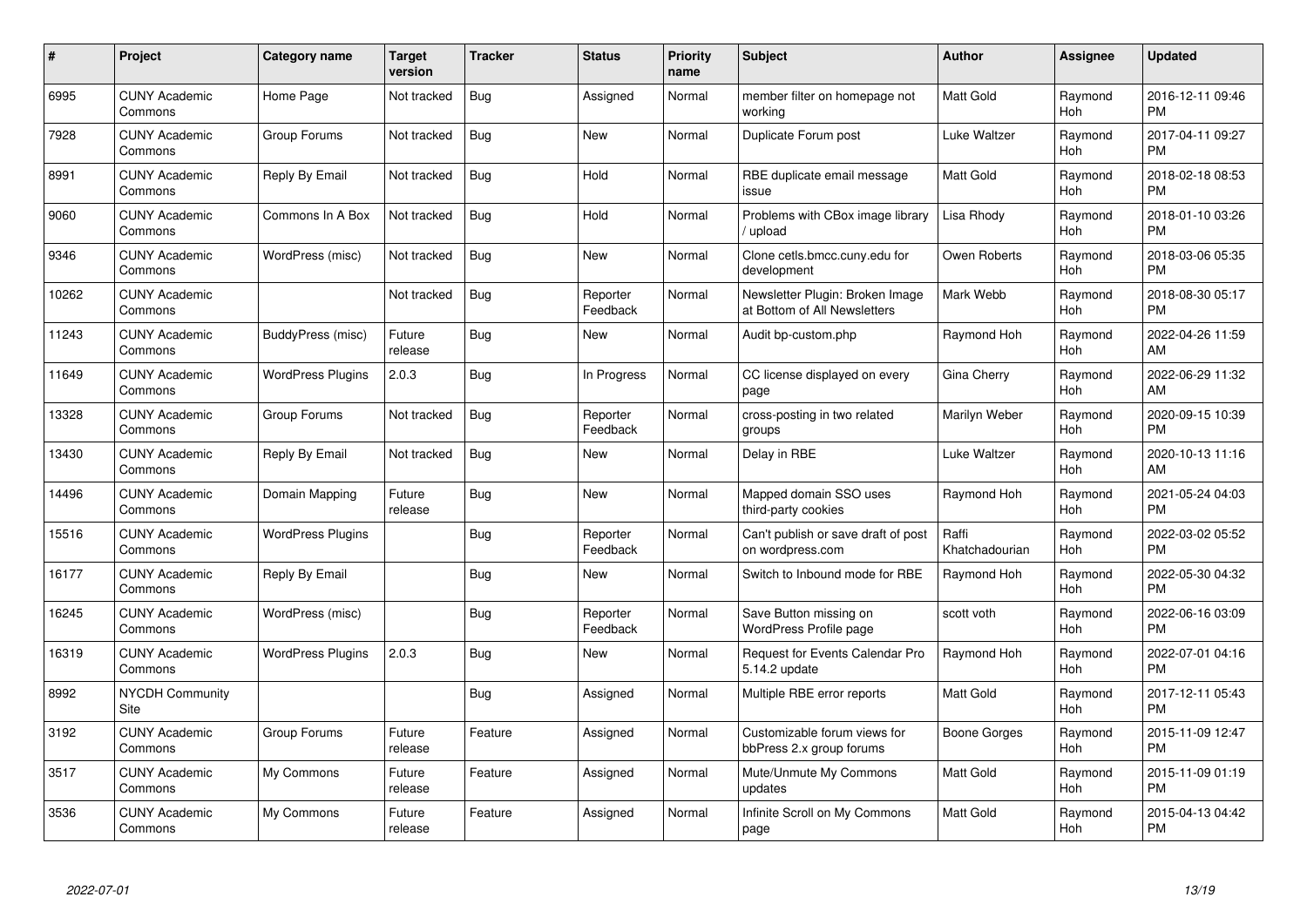| #     | Project                         | Category name            | <b>Target</b><br>version | <b>Tracker</b> | <b>Status</b>        | <b>Priority</b><br>name | <b>Subject</b>                                                  | <b>Author</b>      | <b>Assignee</b> | <b>Updated</b>                |
|-------|---------------------------------|--------------------------|--------------------------|----------------|----------------------|-------------------------|-----------------------------------------------------------------|--------------------|-----------------|-------------------------------|
| 3662  | <b>CUNY Academic</b><br>Commons | <b>SEO</b>               | Future<br>release        | Feature        | Assigned             | Normal                  | Duplicate Content/SEO/Google<br>issues                          | <b>Matt Gold</b>   | Raymond<br>Hoh  | 2015-04-13 04:37<br><b>PM</b> |
| 7115  | <b>CUNY Academic</b><br>Commons | Groups (misc)            | Future<br>release        | Feature        | Reporter<br>Feedback | Normal                  | make licensing info clear during<br>group creation              | <b>Matt Gold</b>   | Raymond<br>Hoh  | 2020-12-08 11:32<br>AM        |
| 8976  | <b>CUNY Academic</b><br>Commons | Reply By Email           | Not tracked              | Feature        | Assigned             | Normal                  | Package RBE new topics posting?                                 | Matt Gold          | Raymond<br>Hoh  | 2017-12-04 02:34<br><b>PM</b> |
| 10659 | <b>CUNY Academic</b><br>Commons | Group Forums             | Future<br>release        | Feature        | Assigned             | Normal                  | Post to multiple groups via email                               | Matt Gold          | Raymond<br>Hoh  | 2018-11-15 12:54<br>AM        |
| 13358 | <b>CUNY Academic</b><br>Commons | Group Forums             | Future<br>release        | Feature        | <b>New</b>           | Normal                  | Improved UI for group forum<br>threading settings               | Boone Gorges       | Raymond<br>Hoh  | 2021-11-19 12:27<br><b>PM</b> |
| 2571  | <b>NYCDH Community</b><br>Site  |                          |                          | Feature        | Assigned             | Normal                  | Add Google custom search box to<br>homepage                     | <b>Mark Newton</b> | Raymond<br>Hoh  | 2013-05-18 07:49<br><b>PM</b> |
| 2574  | <b>NYCDH Community</b><br>Site  |                          |                          | Feature        | Assigned             | Normal                  | Add Way to Upload Files to<br>Groups                            | <b>Mark Newton</b> | Raymond<br>Hoh  | 2013-05-18 07:46<br><b>PM</b> |
| 3492  | <b>CUNY Academic</b><br>Commons | <b>WordPress Themes</b>  | Future<br>release        | Support        | Assigned             | Normal                  | Add CBOX theme to the<br>Commons                                | scott voth         | Raymond<br>Hoh  | 2014-10-08 05:55<br><b>PM</b> |
| 9729  | <b>CUNY Academic</b><br>Commons | <b>SEO</b>               | Not tracked              | Support        | New                  | Normal                  | 503 Errors showing on<br>newlaborforum.cuny.edu                 | Diane Krauthamer   | Raymond<br>Hoh  | 2018-05-22 04:48<br><b>PM</b> |
| 11149 | <b>CUNY Academic</b><br>Commons |                          | Not tracked              | Support        | Reporter<br>Feedback | Normal                  | comments getting blocked                                        | Marilyn Weber      | Raymond<br>Hoh  | 2019-03-26 11:40<br>AM        |
| 11624 | <b>CUNY Academic</b><br>Commons | WordPress (misc)         | Not tracked              | Support        | New                  | Normal                  | Change pages into posts or swap<br>database for a Commons site? | Stephen Klein      | Raymond<br>Hoh  | 2019-07-09 11:04<br>AM        |
| 12004 | <b>CUNY Academic</b><br>Commons |                          | Not tracked              | Support        | Reporter<br>Feedback | Normal                  | Notifications for spam blog<br>comments                         | Gina Cherry        | Raymond<br>Hoh  | 2019-11-01 12:05<br><b>PM</b> |
| 12741 | <b>CUNY Academic</b><br>Commons | <b>WordPress Plugins</b> | Not tracked              | Support        | Reporter<br>Feedback | Normal                  | Tableau Public Viz Block                                        | Marilyn Weber      | Raymond<br>Hoh  | 2020-05-12 11:00<br>AM        |
| 13286 | <b>CUNY Academic</b><br>Commons |                          | Not tracked              | Support        | <b>New</b>           | Normal                  | problem connecting with<br><b>WordPress app</b>                 | Marilyn Weber      | Raymond<br>Hoh  | 2020-09-08 11:16<br>AM        |
| 13946 | <b>CUNY Academic</b><br>Commons | <b>WordPress Plugins</b> | 2.1.0                    | Support        | Assigned             | Normal                  | <b>Custom Embed handler For</b><br>OneDrive files               | scott voth         | Raymond<br>Hoh  | 2022-05-26 10:46<br>AM        |
| 14983 | <b>CUNY Academic</b><br>Commons | WordPress (misc)         | Not tracked              | Support        | Reporter<br>Feedback | Normal                  | "Read More" tag not working                                     | Rebecca Krisel     | Raymond<br>Hoh  | 2021-11-23 01:17<br><b>PM</b> |
| 14994 | <b>CUNY Academic</b><br>Commons | cdev.gc.cuny.edu         | Not tracked              | Support        | In Progress          | Normal                  | Clear Cache on CDEV                                             | scott voth         | Raymond<br>Hoh  | 2021-12-07 03:51<br><b>PM</b> |
| 16110 | <b>CUNY Academic</b><br>Commons |                          |                          | Support        | Reporter<br>Feedback | Normal                  | remove Creative Commons<br>license from pages?                  | Marilyn Weber      | Raymond<br>Hoh  | 2022-05-17 06:11<br><b>PM</b> |
| 3369  | <b>CUNY Academic</b><br>Commons | Reply By Email           | Not tracked              | Outreach       | Hold                 | Normal                  | Release reply by email to WP<br>plugin directory                | <b>Matt Gold</b>   | Raymond<br>Hoh  | 2016-03-01 12:46<br><b>PM</b> |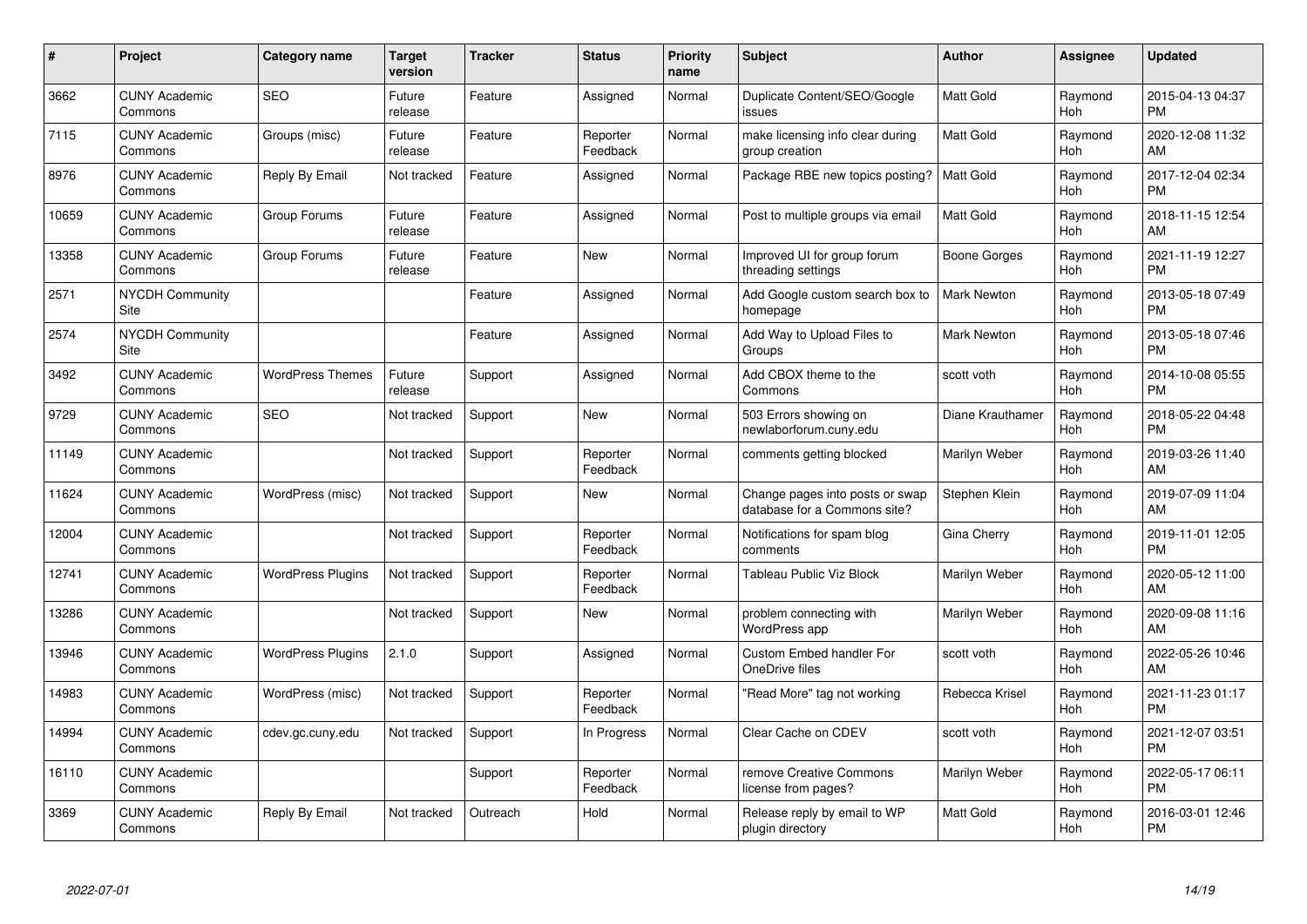| #    | Project                         | <b>Category name</b>     | Target<br>version | <b>Tracker</b> | <b>Status</b>        | Priority<br>name | <b>Subject</b>                                                        | <b>Author</b>     | <b>Assignee</b>     | <b>Updated</b>                |
|------|---------------------------------|--------------------------|-------------------|----------------|----------------------|------------------|-----------------------------------------------------------------------|-------------------|---------------------|-------------------------------|
| 3577 | <b>CUNY Academic</b><br>Commons | My Commons               | Future<br>release | Design/UX      | Assigned             | Normal           | Replies to items in My Commons                                        | <b>Matt Gold</b>  | Raymond<br>Hoh      | 2015-04-09 05:19<br><b>PM</b> |
| 497  | <b>CUNY Academic</b><br>Commons | <b>WordPress Plugins</b> | Future<br>release | Feature        | Assigned             | Normal           | Drag and Drop Ordering on<br><b>Gallery Post Plugin</b>               | Matt Gold         | Ron Rennick         | 2015-11-09 06:18<br><b>PM</b> |
| 4661 | <b>CUNY Academic</b><br>Commons | <b>User Experience</b>   | Future<br>release | <b>Bug</b>     | Assigned             | Normal           | <b>Simplify Events text</b>                                           | <b>Matt Gold</b>  | Samantha<br>Raddatz | 2015-10-02 09:06<br><b>PM</b> |
| 5317 | <b>CUNY Academic</b><br>Commons | Group Blogs              | Not tracked       | <b>Bug</b>     | Reporter<br>Feedback | Normal           | Notifications of New Post Didn't<br>Come                              | Luke Waltzer      | Samantha<br>Raddatz | 2016-03-21 10:41<br><b>PM</b> |
| 308  | <b>CUNY Academic</b><br>Commons | Registration             | Future<br>release | Feature        | <b>New</b>           | Normal           | Group recommendations for<br>signup process                           | Boone Gorges      | Samantha<br>Raddatz | 2015-11-09 05:07<br><b>PM</b> |
| 481  | <b>CUNY Academic</b><br>Commons | Groups (misc)            | Future<br>release | Feature        | Assigned             | Normal           | ability to archive inactive groups<br>and blogs                       | Michael Mandiberg | Samantha<br>Raddatz | 2015-11-09 05:56<br><b>PM</b> |
| 653  | <b>CUNY Academic</b><br>Commons | <b>Group Blogs</b>       | Future<br>release | Feature        | Assigned             | Normal           | Redesign Integration of Groups<br>and Blogs                           | Matt Gold         | Samantha<br>Raddatz | 2015-11-09 05:40<br><b>PM</b> |
| 1105 | <b>CUNY Academic</b><br>Commons | WordPress (misc)         | Future<br>release | Feature        | Assigned             | Normal           | Rephrase Blog Privacy Options                                         | <b>Matt Gold</b>  | Samantha<br>Raddatz | 2015-11-09 06:19<br><b>PM</b> |
| 3458 | <b>CUNY Academic</b><br>Commons | Groups (misc)            | Future<br>release | Feature        | Assigned             | Normal           | Filter Members of Group by<br>Campus                                  | Michael Smith     | Samantha<br>Raddatz | 2014-09-26 08:32<br><b>PM</b> |
| 3473 | <b>CUNY Academic</b><br>Commons | <b>User Experience</b>   | Future<br>release | Feature        | Assigned             | Normal           | Commons profile: Add help info<br>about "Positions" replacing "title" | Keith Miyake      | Samantha<br>Raddatz | 2015-11-09 02:28<br>PM        |
| 5225 | <b>CUNY Academic</b><br>Commons | Registration             | Future<br>release | Feature        | Assigned             | Normal           | On-boarding Issues                                                    | Luke Waltzer      | Samantha<br>Raddatz | 2016-02-12 02:58<br><b>PM</b> |
| 5397 | <b>CUNY Academic</b><br>Commons | Social Paper             | Future<br>release | Feature        | New                  | Normal           | frustrating to have to<br>enable/disable in SP                        | Marilyn Weber     | Samantha<br>Raddatz | 2016-04-20 03:39<br><b>PM</b> |
| 4986 | <b>CUNY Academic</b><br>Commons | ZenDesk                  | Not tracked       | Support        | Assigned             | Normal           | Prepare documentation for<br>Zendesk re web widget                    | Matt Gold         | Samantha<br>Raddatz | 2016-02-25 03:09<br>PM.       |
| 5298 | <b>CUNY Academic</b><br>Commons |                          | Not tracked       | Publicity      | New                  | Normal           | Survey Pop-Up Text                                                    | Samantha Raddatz  | Samantha<br>Raddatz | 2016-03-22 12:27<br><b>PM</b> |
| 4027 | <b>CUNY Academic</b><br>Commons | Commons In A Box         | Not tracked       | Design/UX      | Assigned             | Normal           | Usability review of CBOX update<br>procedures                         | Matt Gold         | Samantha<br>Raddatz | 2015-05-11 06:36<br><b>PM</b> |
| 4221 | <b>CUNY Academic</b><br>Commons | Group Forums             | Future<br>release | Design/UX      | Assigned             | Normal           | Add 'Number of Posts' display<br>option to Forum page                 | Samantha Raddatz  | Samantha<br>Raddatz | 2015-06-26 02:21<br><b>PM</b> |
| 4226 | <b>CUNY Academic</b><br>Commons | <b>BuddyPress Docs</b>   | Future<br>release | Design/UX      | New                  | Normal           | Add option to connect a Doc with<br>a Group                           | Samantha Raddatz  | Samantha<br>Raddatz | 2015-09-09 04:08<br><b>PM</b> |
| 4235 | <b>CUNY Academic</b><br>Commons |                          | Not tracked       | Design/UX      | Assigned             | Normal           | Explore user experience around<br>comments on forum topics vs docs    | <b>Matt Gold</b>  | Samantha<br>Raddatz | 2015-07-21 10:23<br>AM        |
| 4253 | <b>CUNY Academic</b><br>Commons | <b>Public Portfolio</b>  | Future<br>release | Design/UX      | <b>New</b>           | Normal           | Encourage users to add portfolio<br>content                           | Samantha Raddatz  | Samantha<br>Raddatz | 2015-07-07 11:32<br>AM        |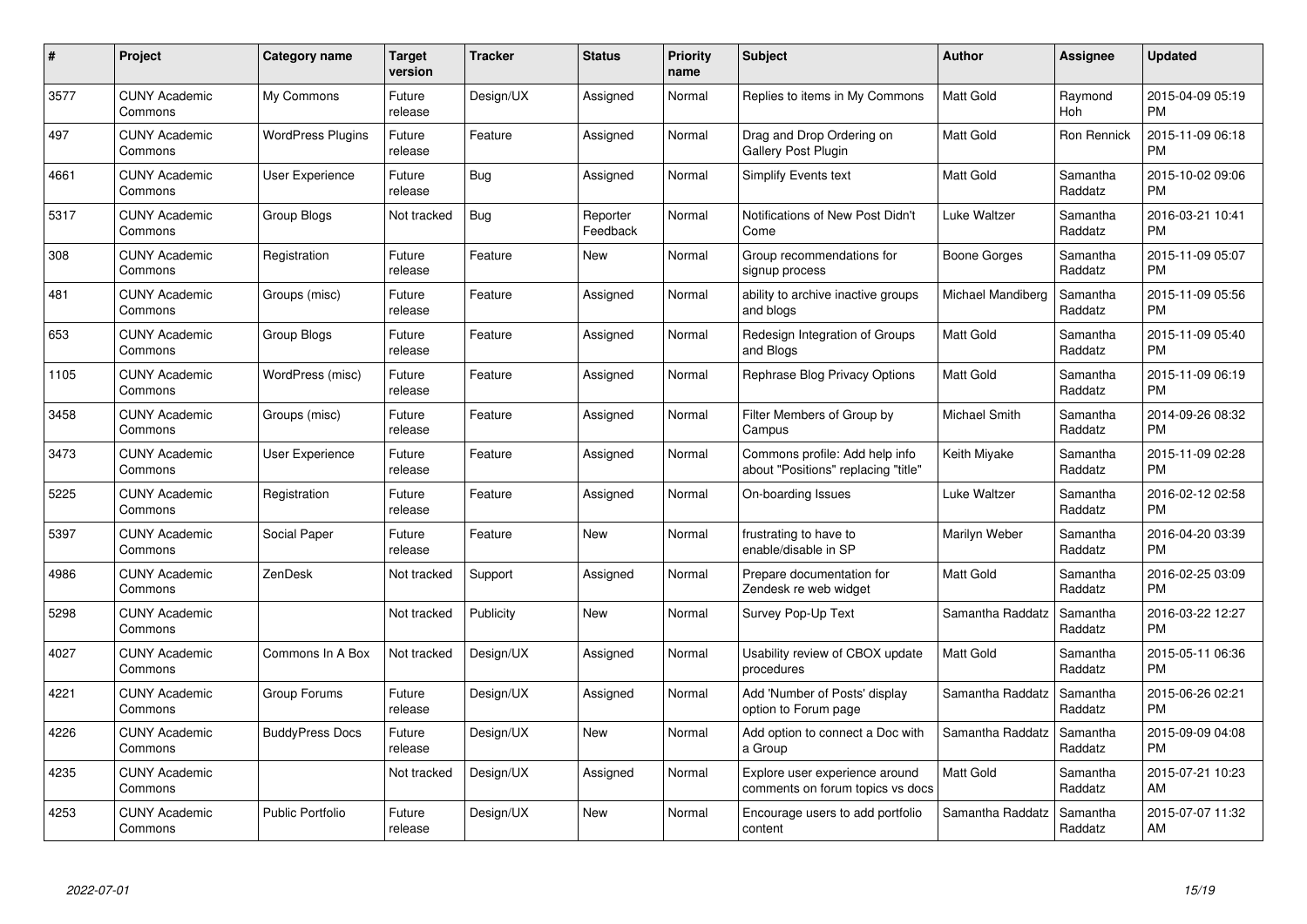| #     | Project                         | <b>Category name</b>        | <b>Target</b><br>version | <b>Tracker</b> | <b>Status</b>        | <b>Priority</b><br>name | Subject                                                                                                                                      | Author                  | Assignee            | <b>Updated</b>                |
|-------|---------------------------------|-----------------------------|--------------------------|----------------|----------------------|-------------------------|----------------------------------------------------------------------------------------------------------------------------------------------|-------------------------|---------------------|-------------------------------|
| 4404  | <b>CUNY Academic</b><br>Commons | <b>Public Portfolio</b>     | Future<br>release        | Design/UX      | Assigned             | Normal                  | Change color of permissions info<br>on portfolio editing interface                                                                           | <b>Matt Gold</b>        | Samantha<br>Raddatz | 2015-08-11 05:28<br><b>PM</b> |
| 4622  | <b>CUNY Academic</b><br>Commons | <b>Public Portfolio</b>     | Future<br>release        | Design/UX      | New                  | Normal                  | <b>Profile Visibility Settings</b>                                                                                                           | Samantha Raddatz        | Samantha<br>Raddatz | 2015-09-21 12:18<br><b>PM</b> |
| 5183  | <b>CUNY Academic</b><br>Commons | Social Paper                | Future<br>release        | Design/UX      | <b>New</b>           | Normal                  | Creating a new paper when<br>viewing an existing paper                                                                                       | Raffi<br>Khatchadourian | Samantha<br>Raddatz | 2016-02-02 12:09<br><b>PM</b> |
| 10439 | <b>CUNY Academic</b><br>Commons | Design                      | 2.1.0                    | Design/UX      | <b>New</b>           | Normal                  | Create Style Guide for Commons                                                                                                               | Sonja Leix              | Sara Cannon         | 2022-06-28 01:43<br><b>PM</b> |
| 10580 | <b>CUNY Academic</b><br>Commons | Information<br>Architecture | Future<br>release        | Design/UX      | <b>New</b>           | Normal                  | Primary nav item review                                                                                                                      | Boone Gorges            | Sara Cannon         | 2022-06-28 01:29<br><b>PM</b> |
| 5826  | <b>CUNY Academic</b><br>Commons | <b>WordPress Plugins</b>    | Future<br>release        | Support        | Reporter<br>Feedback | Normal                  | <b>Remove Subscription Options</b><br>plugin from directory                                                                                  | Sarah Morgano           | Sarah<br>Morgano    | 2016-10-21 04:14<br><b>PM</b> |
| 2612  | <b>CUNY Academic</b><br>Commons |                             | Not tracked              | Publicity      | Assigned             | Normal                  | Pinterest site for the Commons                                                                                                               | local admin             | Sarah<br>Morgano    | 2016-03-04 11:19<br>AM        |
| 3510  | <b>CUNY Academic</b><br>Commons | Publicity                   | 1.7                      | Publicity      | Assigned             | Normal                  | Post on the News Blog re: 'My<br>Commons'                                                                                                    | Micki Kaufman           | Sarah<br>Morgano    | 2014-10-15 11:18<br>AM        |
| 3511  | <b>CUNY Academic</b><br>Commons | Publicity                   | 1.7                      | Publicity      | Assigned             | Normal                  | Social media for 1.7                                                                                                                         | Micki Kaufman           | Sarah<br>Morgano    | 2014-10-14 03:32<br><b>PM</b> |
| 6115  | <b>CUNY Academic</b><br>Commons | Publicity                   | Not tracked              | Feature        | Assigned             | Normal                  | create digital signage for GC                                                                                                                | <b>Matt Gold</b>        | scott voth          | 2016-10-11 10:09<br><b>PM</b> |
| 9908  | <b>CUNY Academic</b><br>Commons |                             | Not tracked              | Feature        | <b>New</b>           | Normal                  | Is it possible to send email<br>updates to users (or an email<br>address not on the list) for only a<br>single page AFTER being<br>prompted? | <b>Michael Shields</b>  | scott voth          | 2018-06-11 01:34<br><b>PM</b> |
| 14394 | <b>CUNY Academic</b><br>Commons |                             | Not tracked              | Feature        | New                  | Normal                  | Commons News Site - redesign                                                                                                                 | scott voth              | scott voth          | 2021-09-14 10:46<br>AM        |
| 14787 | <b>CUNY Academic</b><br>Commons | Plugin Packages             | Future<br>release        | Feature        | New                  | Normal                  | Creating a "Design" plugin<br>package                                                                                                        | Laurie Hurson           | scott voth          | 2022-04-27 04:56<br><b>PM</b> |
| 636   | <b>CUNY Academic</b><br>Commons | WordPress (misc)            | Not tracked              | Support        | Assigned             | Normal                  | Create Lynda.com-like Table of<br>Contents for Prospective Tutorial<br>Screencasts                                                           | <b>Matt Gold</b>        | scott voth          | 2016-02-23 03:12<br><b>PM</b> |
| 11883 | <b>CUNY Academic</b><br>Commons | Help/Codex                  | Not tracked              | Support        | <b>New</b>           | Normal                  | Need Embedding Help Page<br>Update (Tableau)                                                                                                 | Anthony Wheeler         | scott voth          | 2019-09-24 08:49<br>AM        |
| 12247 | <b>CUNY Academic</b><br>Commons | Publicity                   | Not tracked              | Support        | New                  | Normal                  | Screenshot of First Commons<br>Homepage                                                                                                      | scott voth              | scott voth          | 2020-01-14 12:08<br><b>PM</b> |
| 3524  | <b>CUNY Academic</b><br>Commons | Documentation               | Not tracked              | Documentation  | Assigned             | Normal                  | Post describing all you can do<br>when starting up a new blog/group                                                                          | Matt Gold               | scott voth          | 2014-10-04 12:56<br><b>PM</b> |
| 3565  | <b>CUNY Academic</b><br>Commons | My Commons                  | Not tracked              | Documentation  | New                  | Normal                  | Load Newest inconsistencies                                                                                                                  | Chris Stein             | scott voth          | 2015-11-09 01:16<br><b>PM</b> |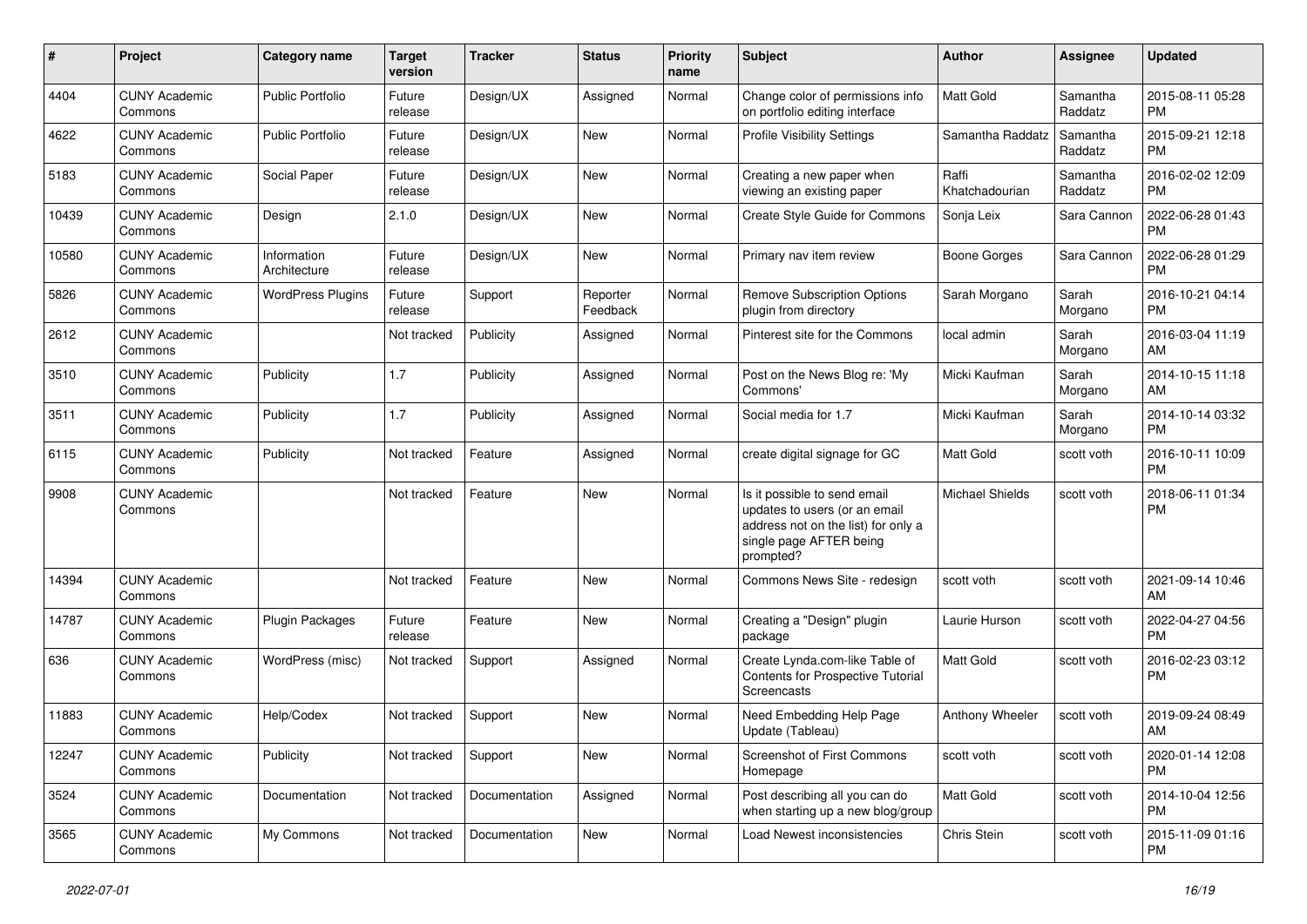| $\pmb{\sharp}$ | <b>Project</b>                  | Category name            | Target<br>version | <b>Tracker</b> | <b>Status</b>        | <b>Priority</b><br>name | <b>Subject</b>                                                                                  | <b>Author</b>           | Assignee            | <b>Updated</b>                |
|----------------|---------------------------------|--------------------------|-------------------|----------------|----------------------|-------------------------|-------------------------------------------------------------------------------------------------|-------------------------|---------------------|-------------------------------|
| 4222           | <b>CUNY Academic</b><br>Commons | User Experience          | Future<br>release | Design/UX      | New                  | Normal                  | Add information to 'Delete<br>Account' page                                                     | Samantha Raddatz        | scott voth          | 2015-06-26 11:35<br>AM        |
| 4070           | <b>CUNY Academic</b><br>Commons | Analytics                | Not tracked       | Support        | Assigned             | Normal                  | Request for JITP site analytics                                                                 | Matt Gold               | Seth Persons        | 2016-02-23 03:09<br><b>PM</b> |
| 4635           | <b>CUNY Academic</b><br>Commons | Authentication           | Future<br>release | Feature        | New                  | Normal                  | Allow non-WP authentication                                                                     | Boone Gorges            | Sonja Leix          | 2019-03-01 02:05<br><b>PM</b> |
| 11789          | <b>CUNY Academic</b><br>Commons | Courses                  | Future<br>release | Feature        | <b>New</b>           | Normal                  | Ability to remove item from<br>Courses list                                                     | Laurie Hurson           | Sonja Leix          | 2019-09-24 12:28<br><b>PM</b> |
| 11834          | <b>CUNY Academic</b><br>Commons | <b>Group Files</b>       | Future<br>release | Feature        | New                  | Normal                  | Improved tools for managing<br>group file folders                                               | Boone Gorges            | Sonja Leix          | 2019-09-06 03:55<br>PM.       |
| 8440           | <b>CUNY Academic</b><br>Commons | Onboarding               | Not tracked       | Bug            | New                  | Normal                  | Create Test Email Accounts for<br><b>Onboarding Project</b>                                     | Stephen Real            | Stephen Real        | 2017-08-01 09:49<br><b>PM</b> |
| 5316           | <b>CUNY Academic</b><br>Commons | User Experience          | Future<br>release | Feature        | Assigned             | Normal                  | Prompt user email address<br>updates                                                            | Matt Gold               | Stephen Real        | 2016-12-21 03:30<br><b>PM</b> |
| 9643           | <b>CUNY Academic</b><br>Commons | Publicity                | Not tracked       | Feature        | <b>New</b>           | Normal                  | Create a page on the Commons<br>for logos etc.                                                  | Stephen Real            | Stephen Real        | 2018-04-24 10:53<br>AM        |
| 6665           | <b>CUNY Academic</b><br>Commons |                          | Not tracked       | Publicity      | New                  | Normal                  | Dead Link in 1.10 announcement<br>post                                                          | Paige Dupont            | Stephen Real        | 2016-12-01 03:11<br><b>PM</b> |
| 3090           | <b>CUNY Academic</b><br>Commons | Twitter page             | Future<br>release | Feature        | Assigned             | Normal                  | Prevent Retweets from showing<br>up on Commons twitter page                                     | Matt Gold               | <b>Tahir Butt</b>   | 2016-10-24 11:31<br>AM        |
| 6426           | <b>CUNY Academic</b><br>Commons | Spam/Spam<br>Prevention  | Future<br>release | Feature        | Assigned             | Normal                  | Force captcha on all comments?                                                                  | Matt Gold               | <b>Tahir Butt</b>   | 2016-10-24 02:06<br><b>PM</b> |
| 5581           | <b>CUNY Academic</b><br>Commons | Analytics                | Future<br>release | Feature        | Assigned             | Normal                  | <b>Explore alternatives to Google</b><br>Analytics                                              | Matt Gold               | Valerie<br>Townsend | 2020-04-17 03:12<br><b>PM</b> |
| 5679           | <b>CUNY Academic</b><br>Commons | Analytics                | Not tracked       | Feature        | New                  | Normal                  | Logged In Users for GA                                                                          | <b>Valerie Townsend</b> | Valerie<br>Townsend | 2016-06-11 09:49<br><b>AM</b> |
| 6356           | <b>CUNY Academic</b><br>Commons | <b>WordPress Plugins</b> | Future<br>release | Bug            | Reporter<br>Feedback | Low                     | Should Subscribe2 be<br>deprecated?                                                             | Luke Waltzer            |                     | 2017-03-20 12:20<br><b>PM</b> |
| 13912          | <b>CUNY Academic</b><br>Commons |                          | Not tracked       | Feature        | Hold                 | Low                     | posting "missed schedule"                                                                       | Marilyn Weber           |                     | 2021-02-23 10:46<br>AM        |
| 2576           | <b>NYCDH Community</b><br>Site  |                          |                   | Bug            | Hold                 | Low                     | Test Next Button in Javascript<br><b>Tutorial Under Activities</b>                              | Mark Newton             | Alex Gil            | 2013-05-18 02:55<br><b>PM</b> |
| 2577           | <b>NYCDH Community</b><br>Site  |                          |                   | Feature        | Assigned             | Low                     | Investigate Potential to Add Links<br>to the Forum                                              | <b>Mark Newton</b>      | Alex Gil            | 2013-05-16 09:40<br><b>PM</b> |
| 8675           | <b>CUNY Academic</b><br>Commons | User Onboarding          | Future<br>release | <b>Bug</b>     | Reporter<br>Feedback | Low                     | Add new User search screen calls<br>for the input of email address but<br>doesn't work with one | Paul Hebert             | Boone<br>Gorges     | 2017-10-11 11:17<br>AM        |
| 2618           | <b>NYCDH Community</b><br>Site  |                          |                   | <b>Bug</b>     | Assigned             | Low                     | Mark blogs as spam when created<br>by users marked as spam                                      | <b>Matt Gold</b>        | Boone<br>Gorges     | 2013-06-09 11:38<br><b>PM</b> |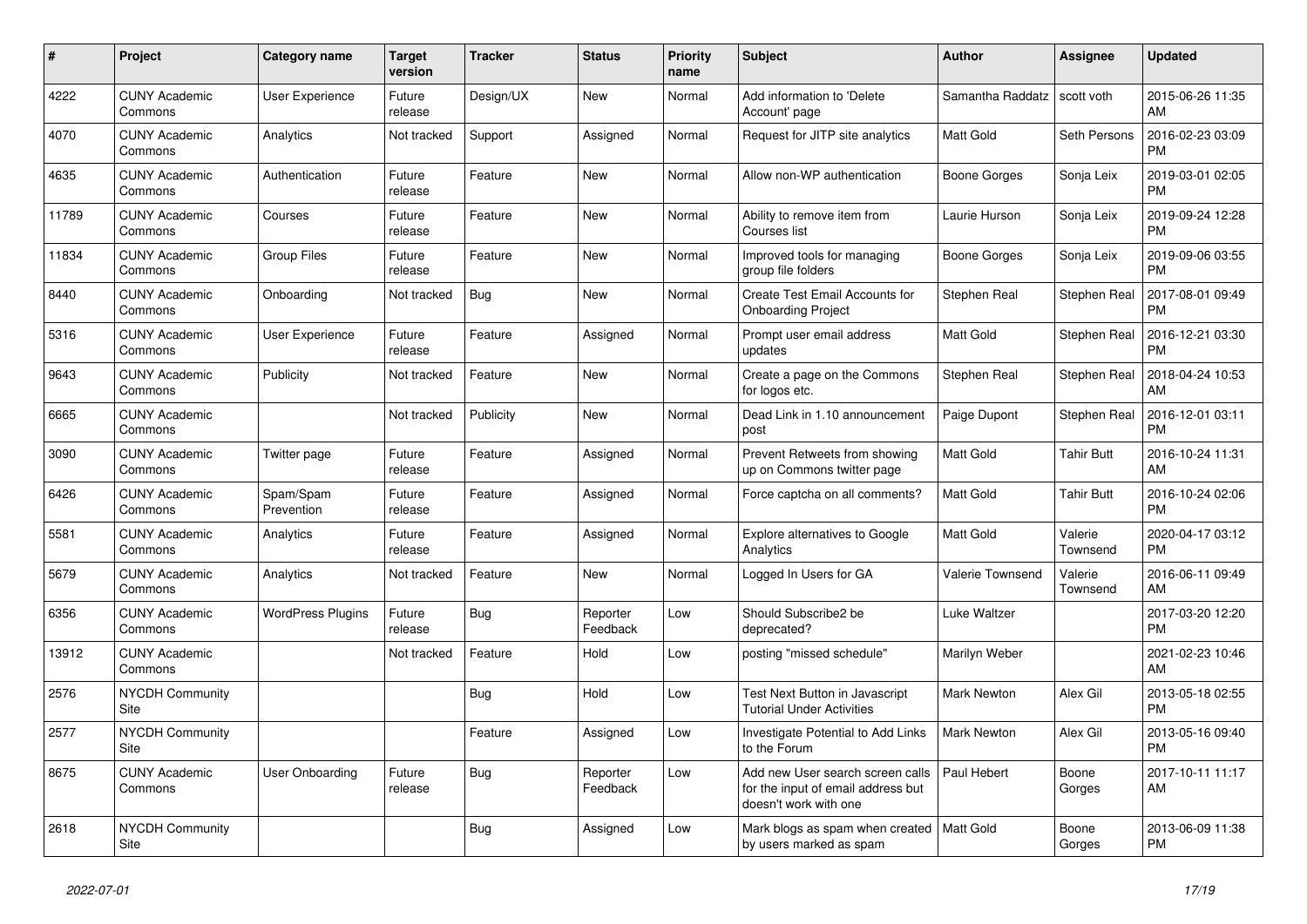| $\#$ | Project                         | <b>Category name</b>     | <b>Target</b><br>version | <b>Tracker</b> | <b>Status</b> | <b>Priority</b><br>name | <b>Subject</b>                                                                | <b>Author</b>       | Assignee           | <b>Updated</b>                |
|------|---------------------------------|--------------------------|--------------------------|----------------|---------------|-------------------------|-------------------------------------------------------------------------------|---------------------|--------------------|-------------------------------|
| 58   | <b>CUNY Academic</b><br>Commons | BuddyPress (misc)        | Future<br>release        | Feature        | Assigned      | Low                     | Make member search sortable by<br>last name                                   | Roberta Brody       | Boone<br>Gorges    | 2010-08-26 02:38<br><b>PM</b> |
| 519  | <b>CUNY Academic</b><br>Commons | <b>BuddyPress Docs</b>   | Future<br>release        | Feature        | Assigned      | Low                     | TOC for individual docs - for new<br>BP "wiki-like" plugin                    | scott voth          | Boone<br>Gorges    | 2015-11-09 05:54<br><b>PM</b> |
| 1165 | <b>CUNY Academic</b><br>Commons | <b>Email Invitations</b> | Future<br>release        | Feature        | Assigned      | Low                     | Allow saved lists of invitees under<br>Send Invites                           | <b>Boone Gorges</b> | Boone<br>Gorges    | 2015-11-09 06:03<br><b>PM</b> |
| 1166 | <b>CUNY Academic</b><br>Commons | <b>Email Invitations</b> | Future<br>release        | Feature        | <b>New</b>    | Low                     | Better organizational tools for Sent<br>Invites                               | <b>Boone Gorges</b> | Boone<br>Gorges    | 2015-11-09 06:02<br><b>PM</b> |
| 1167 | <b>CUNY Academic</b><br>Commons | <b>Email Invitations</b> | Future<br>release        | Feature        | <b>New</b>    | Low                     | Allow email invitations to be resent                                          | Boone Gorges        | Boone<br>Gorges    | 2015-11-12 12:53<br>AM        |
| 1417 | <b>CUNY Academic</b><br>Commons | <b>BuddyPress Docs</b>   | Future<br>release        | Feature        | Assigned      | Low                     | Bulk actions for BuddyPress Docs                                              | <b>Boone Gorges</b> | Boone<br>Gorges    | 2016-10-17 10:41<br><b>PM</b> |
| 1562 | <b>CUNY Academic</b><br>Commons | <b>WordPress Plugins</b> | Future<br>release        | Feature        | Assigned      | Low                     | Play with NYT Collaborative<br><b>Authoring Tool</b>                          | <b>Matt Gold</b>    | Boone<br>Gorges    | 2015-01-05 08:47<br><b>PM</b> |
| 2013 | <b>CUNY Academic</b><br>Commons | <b>Public Portfolio</b>  | Future<br>release        | Feature        | Assigned      | Low                     | Have Profile Privacy Options show   Matt Gold<br>up only for filled-in fields |                     | Boone<br>Gorges    | 2015-11-09 06:09<br><b>PM</b> |
| 2223 | <b>CUNY Academic</b><br>Commons | <b>WordPress Plugins</b> | Future<br>release        | Feature        | Assigned      | Low                     | Add Participad to the CUNY<br><b>Academic Commons</b>                         | <b>Matt Gold</b>    | Boone<br>Gorges    | 2014-09-17 10:03<br><b>PM</b> |
| 2325 | <b>CUNY Academic</b><br>Commons | BuddyPress (misc)        | Future<br>release        | Feature        | Assigned      | Low                     | Profile should have separate fields<br>for first/last names                   | local admin         | Boone<br>Gorges    | 2015-11-09 06:09<br><b>PM</b> |
| 2610 | <b>CUNY Academic</b><br>Commons | Group Invitations        | Future<br>release        | Feature        | Assigned      | Low                     | Request: Custom invitation<br>message to group invites                        | local admin         | Boone<br>Gorges    | 2015-11-09 06:13<br><b>PM</b> |
| 3048 | <b>CUNY Academic</b><br>Commons | <b>Public Portfolio</b>  | Future<br>release        | Feature        | New           | Low                     | Images for rich text profile fields                                           | Boone Gorges        | Boone<br>Gorges    | 2014-02-19 12:56<br><b>PM</b> |
| 3080 | <b>CUNY Academic</b><br>Commons | Group Files              | Future<br>release        | Feature        | Assigned      | Low                     | Create a system to keep track of<br>file changes                              | <b>Matt Gold</b>    | Boone<br>Gorges    | 2014-02-26 10:04<br>PM        |
| 3615 | <b>CUNY Academic</b><br>Commons | Redmine                  | Not tracked              | Feature        | New           | Low                     | Create Redmine issues via email                                               | Dominic Giglio      | Boone<br>Gorges    | 2017-11-16 11:36<br>AM        |
| 5052 | <b>CUNY Academic</b><br>Commons | Social Paper             | Future<br>release        | Feature        | New           | Low                     | Sentence by sentence or line by<br>line comments (SP suggestion #3)           | Marilyn Weber       | Boone<br>Gorges    | 2016-02-11 10:24<br><b>PM</b> |
| 6389 | <b>CUNY Academic</b><br>Commons | <b>BuddyPress Docs</b>   | Future<br>release        | Feature        | <b>New</b>    | Low                     | Make Discussion Area Visible<br>When Editing a Doc                            | Luke Waltzer        | Boone<br>Gorges    | 2016-10-21 04:16<br><b>PM</b> |
| 3354 | <b>CUNY Academic</b><br>Commons | <b>Group Files</b>       | Future<br>release        | Feature        | Assigned      | Low                     | Allow Group Download of Multiple<br><b>Selected Files</b>                     | <b>Matt Gold</b>    | <b>Chris Stein</b> | 2014-08-01 08:50<br>AM        |
| 940  | <b>CUNY Academic</b><br>Commons | Redmine                  | Future<br>release        | Feature        | Assigned      | Low                     | Communication with users after<br>releases                                    | Matt Gold           | Dominic<br>Giglio  | 2012-09-09 04:36<br><b>PM</b> |
| 1983 | <b>CUNY Academic</b><br>Commons | Home Page                | Future<br>release        | Feature        | Assigned      | Low                     | Media Library integration with<br>Featured Content plugin                     | Boone Gorges        | Dominic<br>Giglio  | 2014-03-17 10:34<br>AM        |